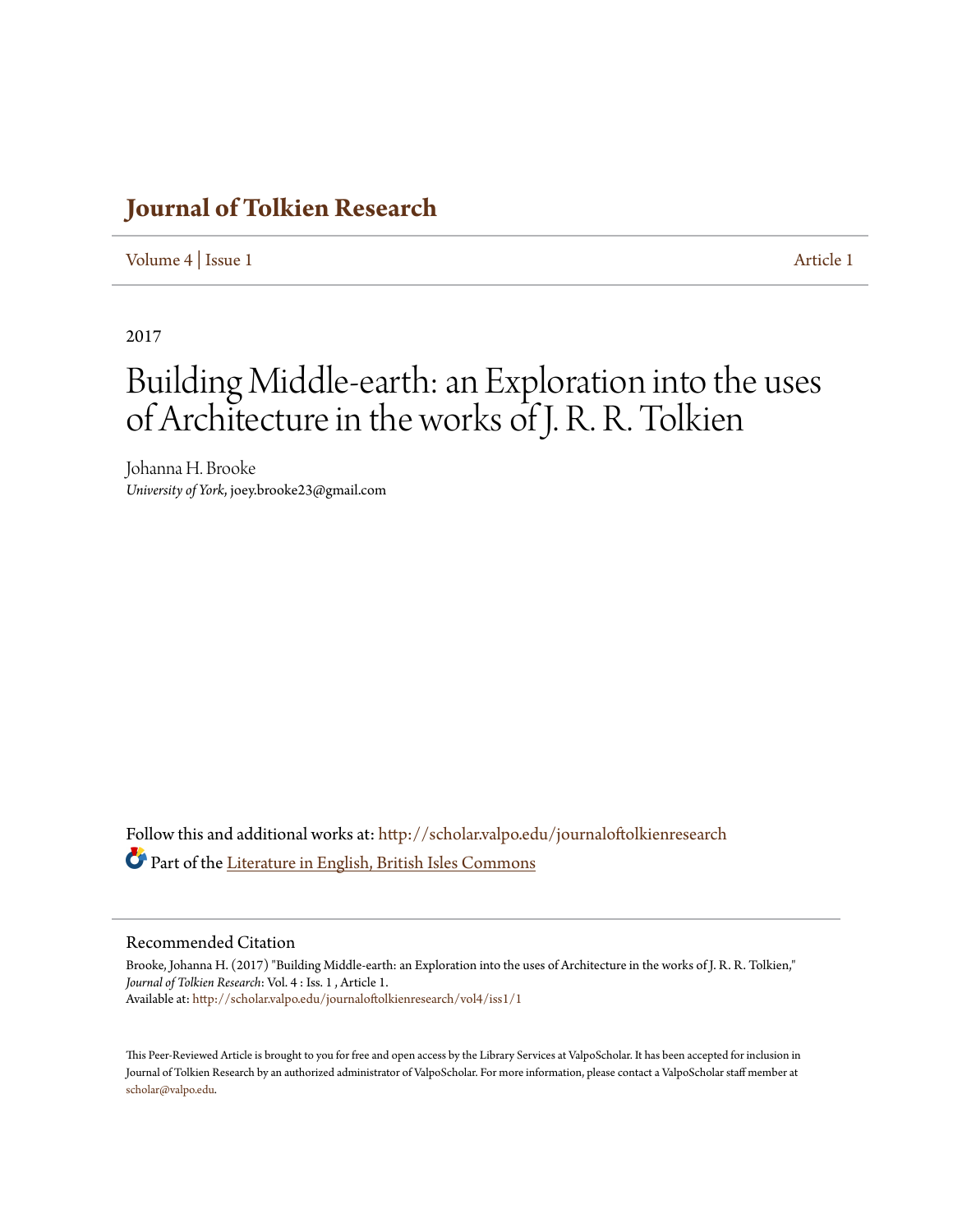## Building Middle-earth: an Exploration into the uses of Architecture in the works of J. R. R. Tolkien

### **Cover Page Footnote**

I would like to thank Dr Matthew Townend for all his comments and suggestions which helped shape this piece, and for the module he taught on Tolkien which showed me that Tolkien could be as academic as Proust. I would also like to thank my mother and father who gave up much of their time reading my many drafts.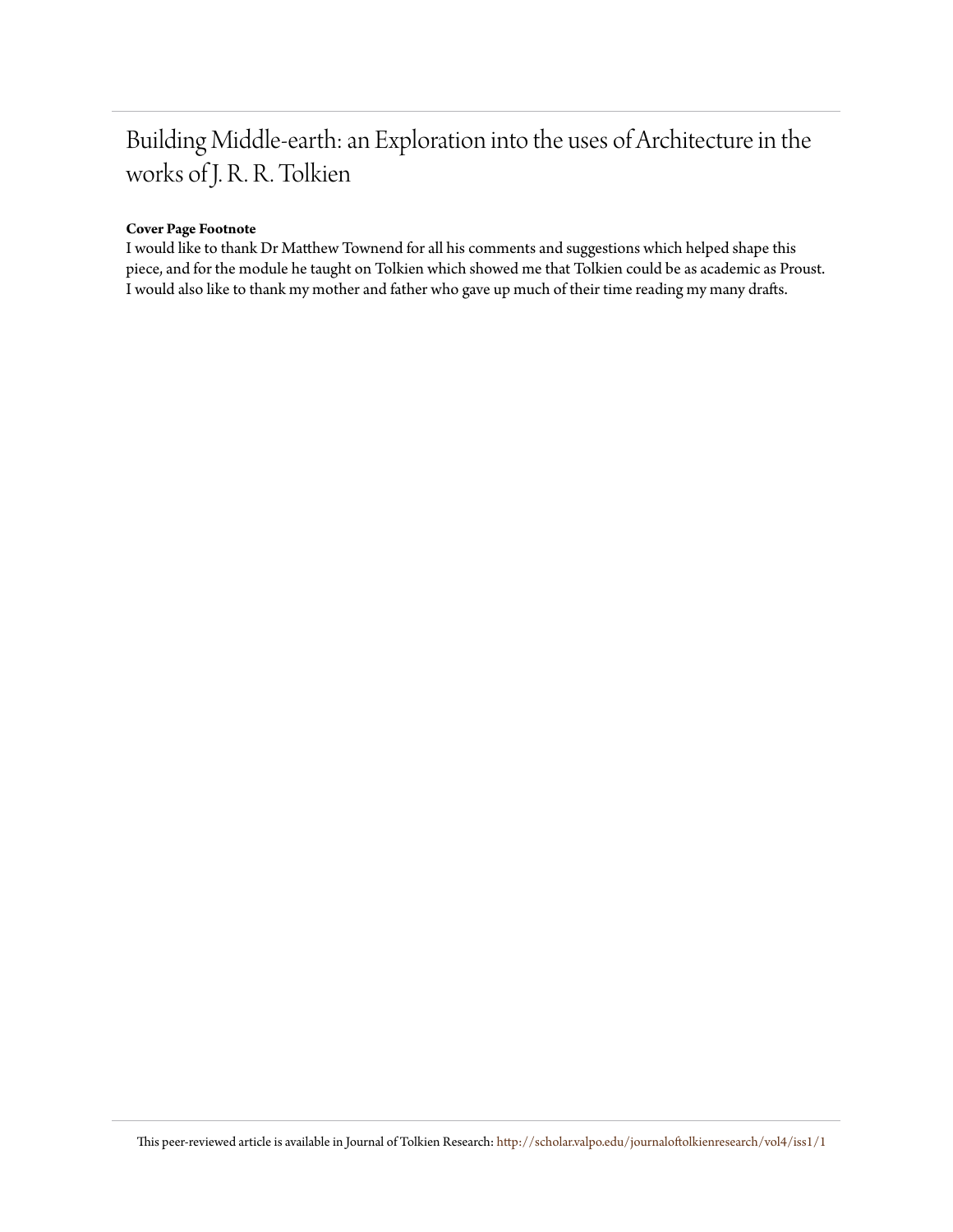A general overview of architecture has not been a singular discussion of Tolkien studies before, but scholars such as Dimitra Fimi have recognised it as part of the material culture in Middle-earth. Others, like Michael Drout and Karl Kinsella, have looked at particular aspects of architecture, such as ruins or the influence of the Arts & Crafts Movement, respectively. There has been a general consensus among Tolkien scholars that certain peoples in Middle-earth are predominantly based on inspirations from historical periods and cultures, such as the Romans and Gondorians<sup>1</sup>, Anglo-Saxon and Scandinavian influences on the Rohirrim<sup>2</sup>, and a Celtic air to the elves<sup>3</sup>. What has not necessarily been examined in these studies is how architecture shapes the inhabitants', and readers', experience of Middle-earth. Architecture is used as a means of introducing Middle-earth and its inhabitants, relating the unfamiliar to the reader in recognisable terms. Architecture is culturally loaded and Tolkien appears to draw on this, using their architectural choices to help express the different principles of Middle-earth's races. Architectural theory and philosophy can be applied to Middle-earth to help unearth Tolkien's environmental anxieties, as well as suggest his resolutions for them. As this journey through Middleearth will show, architecture actually echoes one of the resounding messages of *The Lord of the Rings*, that of heterogeneity and homogeneity.

*The Hobbit* and *The Lord of the Rings* (abbreviated to *TH* and *LotR*) are the primary texts used to locate this exploration of architecture in Tolkien's fantasy world. Despite its absence as a term in *TH,* 'Middle-earth' best covers the range of regions that Tolkien presents and, though he develops and expands this world in *LotR*, the locations discussed in *TH* have not been altered in Tolkien's revisions. Though *The Silmarillion* is an enlightening text as a historical guide to Middle-earth, it has a tendency to be general in its description of architecture (barring that of Gondolin) and consequently will be used to explain origins and illuminate the critical discussion. Earlier drafts of the primary texts, and annotations by Christopher Tolkien<sup>4</sup>, will be referred to in order to follow Tolkien's creative process regarding architecture. While desirable, it would be on the whole a rather ambitious task to take on all architecture in Middle-earth, which is why this essay will focus on the works of the hobbits, men and elves.

In his lecture 'Gothic Architecture'*,* William Morris describes architecture as "the art of ornamental building" (475) but Jonathan Hale believes architecture is "a cultural, not merely technical, activity" (47). Though seemingly opposed to each other, what these opinions really highlight is that architecture and culture are in a conflict to define each other. While people may design and construct buildings, in turn, the buildings become integral in a society's perception of itself and its history. By observing such aspects as material choice, location, and purpose, architecture gives an indication of the development of a culture, its principles and temperament. In this interpretation, architecture also includes interior design, such as decor and furnishings, because Tolkien often richly describes these and they contribute to the atmospheric quality and cultural tone of his buildings.

Tolkien's theory of 'sub-creation' is also worth exploring in relation to architecture. In his lecture 'On Fairy-Stories', Tolkien quarrels with the presumption that fairy-tales require the 'suspension of disbelief'. Instead, Tolkien believed the

and Marjorie Burns have all researched these historical sources as thematic inspirations for Tolkien.

<sup>&</sup>lt;sup>1</sup> Tom Shippey's essay 'Goths and Romans', and Judy Ann Ford, have both explored this subject.

<sup>2</sup> Wayne G. Hammond & Christina Scull's *A Reader's Companion*, Shippey's *Author of the Century*

<sup>3</sup> Marjorie Burns also deals with this topic in her book.

<sup>4</sup> Differentiated from his father with 'C. Tolkien'.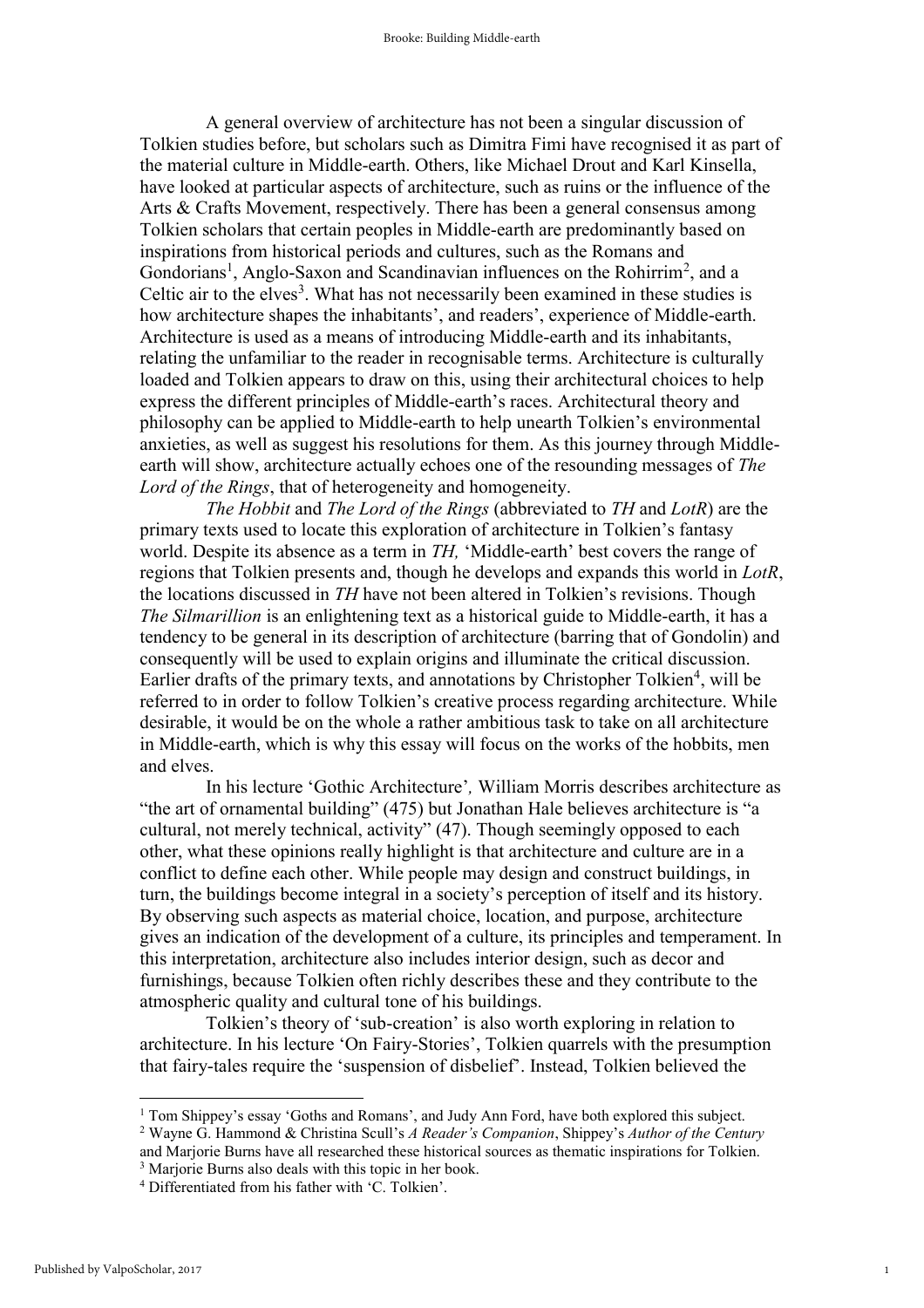story-maker "makes a Secondary World which your mind can enter. Inside it, what he relates is 'true': it accords with the laws of that world. You therefore believe it, while you are, as it were, inside" (*Tree & Leaf* 36). He calls this art 'Fantasy' or 'Enchantment', and acknowledges the difficulty that lies in the process of subcreation: "'the inner consistency of reality' is more difficult to produce, the more unlike are the images and the rearrangements of primary material to the actual arrangements of the Primary World" (*Tree & Leaf* 45). The feeling of realism in Middle-earth lies in Tolkien's ability to balance fantasy and reality, and architecture is a facet of this sub-creative process. We recognise immediately that buildings are buildings but such features as the underground nature of hobbit holes inform the reader this is not a building from the 'Primary world'. Tolkien's theory relies on blurring worlds and recognition of this assimilation, in order for the reader to interpret what is in Middle-earth from knowledge of their own world. Given Tolkien's own admittance on the emphasis that 'sub-creation' should play in creating a fantasy world, an extended exploration of architecture will reveal how architecture shapes the characters', and readers', journey.

I

Bag End is the reader's first glimpse of Middle-earth and their first encounter with hobbits. The first lines of *TH* give, through architecture, an important feature of hobbit culture: they live "in...hole<sup>[5]</sup> in the ground" (3), with the historical reason finally revealed in the prologue of *LotR*. Tolkien's philological interpretation of 'hobbit' suggests how deeply ingrained the hole is within hobbit culture, referring in Appendix F of *LotR* to the linguistic parallel with the Rohirric "*holbytla* 'holebuilder'" (1104). This desire to hide in holes is perhaps linked to the secretive nature of hobbits, who have the "art of disappearing swiftly and silently" (*LotR* 1). Tolkien makes evident part of this gift is due to hobbits' "close friendship with the earth" (*LotR* 1), and this is present in their architecture. Hobbit-holes blur the boundaries between natural and man-made, embodying the "rejected ...modern…assumption that civilization is ... built *on top of* the natural world" (Chester Scoville 98, italics mine), for hobbits could certainly be ranked highly on the list of civilised species in Middleearth. In his essay on hobbit-holes, Karl Kinsella (2013) discusses how Shire architecture shares the ethos of the Arts and Crafts Movement, as "the landscape has become an integral part of the architecture, being essentially indistinguishable from the surrounding environment" (96), showing the architect's empathy with nature. While originally "all Hobbits...lived in holes" (*LotR* 6), in drafts of the *LotR,* Tolkien discusses how hobbits living near "no good hills or convenient banks…began making artificial holes of mud (and later of brick)" (Tolkien, *Return* 92). These "newfashioned brick houses" are described as "naked" with "no decent turf-covering" (Tolkien, *Return* 92), showing nature is integral to hobbit architecture. Homes underground and houses "roofed with thatch in imitation of natural grass" (Tolkien, *Return* 92) help to blend constructions into the local setting. Even when hobbits can no longer live a subterranean life, they construct homes that align with nature.

As general characteristics of hobbits can be interpreted from architecture, the same technique can be applied to individuals. Bag End could be considered an 'Arts and Crafts' home, for alongside its integration within the natural landscape, the "panelled walls", the "tile[s]" and "carpet" (*TH* 3) are all examples of craftsmanship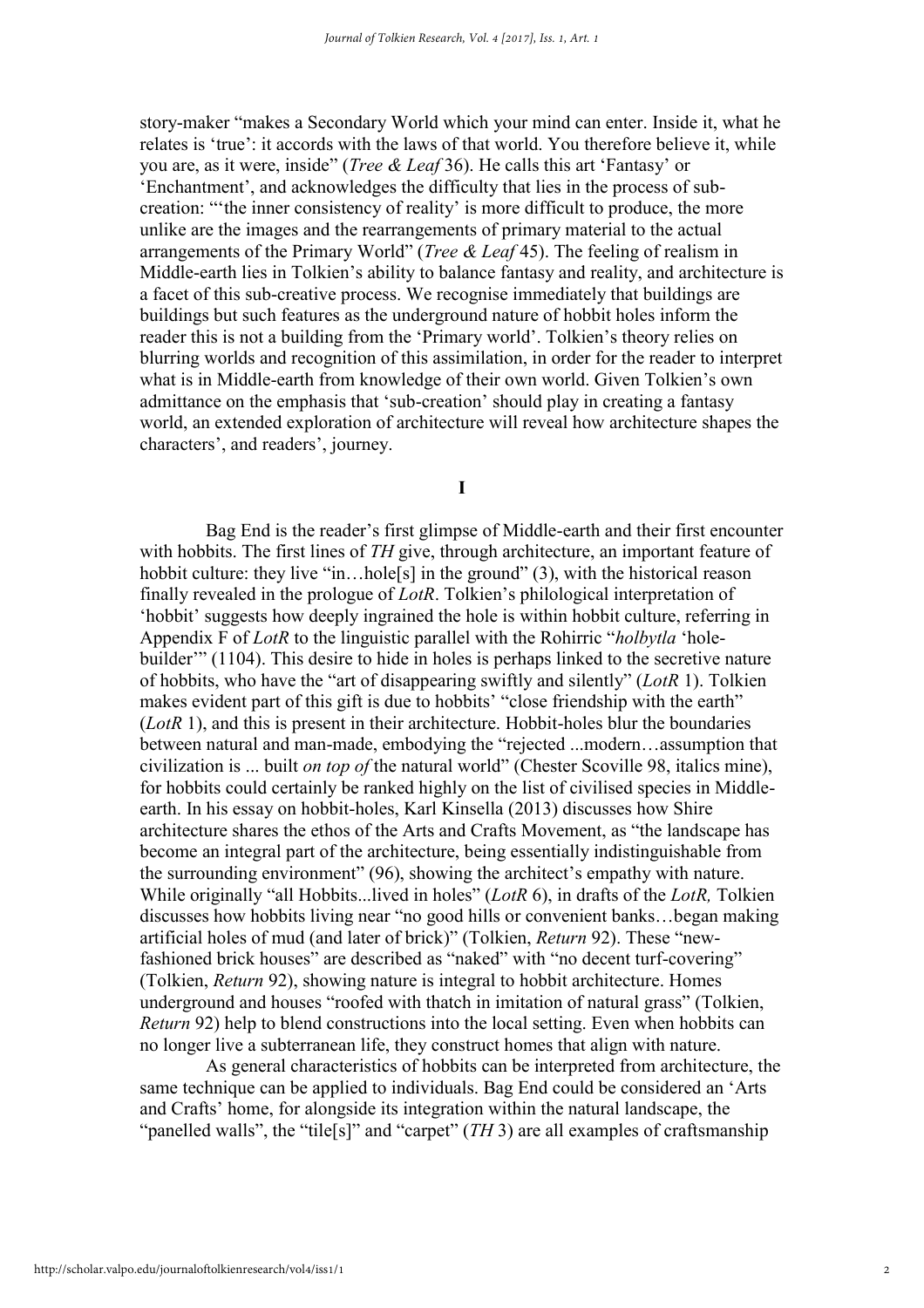that Morris and  $Co<sup>5</sup>$  might have produced. What is also obvious from Tolkien's description is how the cultural representation and rooms in Bag End indicate Bilbo's middle-class status. Kinsella's remark, that "hobbits associate the hole...with their historical character, but one which may only be adopted by those with certain economic classes" (91), is supported by the Prologue to *LotR*. Bag End's location atop The Hill, as seen in Tolkien's sketches<sup>6</sup>, demonstrates a physical and social elevation above other hole-owners as "suitable sites for these large and ramifying tunnels...were not everywhere to be found" (*LotR* 6) meaning only the wealthy could own a home like Bilbo's. "Only the richest and poorest" continued hole-dwelling, the poor living in "burrows of the most primitive kind...with only one window or none" (*LotR* 6). The "best rooms" in Bilbo's hole have "deep-set round windows" (*TH* 3). Versions of Tolkien's illustration *The Hill: Hobbiton-across-the-Water* all give Bag End more windows than holes further down, these having a smaller frontage for windows. Those regarded as "well-to-do" (*TH* 4) often had houses with many windows, such as Brandy Hall, which has "at least fifty windows" (Tolkien, *Return* 99). Windows have historically been an expression of wealth in architecture<sup>7</sup>, but they are not the only indicators of Bilbo's class; in fact "Bag End is filled with spaces associated with a Victorian middle-class home, with separate spaces for pantries, wardrobes, and dining-rooms" (Kinsella 92). To afford to build and decorate a house to this extent is an indicator of class, and a point of tension for Morris, regarding his own wares, who felt that "the working man cannot afford to live in anything that an architect could design; moderate-sized rabbit-warrens for rich middle-class men" (Morris, *Revival*  15). Morris extends the branching nature of warrens to the vast network of rooms found in the typical Victorian middle-class house. Though it is unlikely Tolkien knew this exact quote, the descriptive choice of 'rabbit-warrens' aptly suits Bag End<sup>8</sup>. Its spread of rooms dedicated to eating, like "cellars, pantries (lots of these)…kitchens, dining-rooms" (*TH* 3), indicate the inhabitant is someone who enjoys food and can afford a large quantity, and the "whole rooms devoted to clothes" (*TH* 3) also suggest a lucrative situation, to dedicate such space to material belongings. Details like the "polished chairs" (*TH* 3) and the "clock on the mantelpiece" (*TH* 16) add to the materiality becoming a strong presence in Bag End, and it is precisely this materialistic focus amongst the wealthy that Morris  $& Co.$  depended on for business. As Peter Davey (1995) comments, "the Arts and Crafts movement was of and for the Victorian upper middle class. The inhabitants of William Morris' visionary world have all the nice characteristics of Victorian gentlefolk: they are kind, generous, polite, energetic, moral, nationalistic (in the best sense), intellectual, practical, comfort loving and fond of 'beauty'" (10) - all characteristics that also belong to hobbits.

The audience can infer characteristics about Bilbo from his home because Bag End is furnished to Bilbo's tastes and designed around his needs, and Tolkien explicitly states one such requirement: "a hobbit-hole…means comfort" (*TH* 3). As Tolkien describes Bag End he is also narrating his protagonist, creating expectations

<sup>5</sup> William Morris was highly influential in the Arts & Crafts Movement, setting up an artisan's company based on its principles.

<sup>6</sup> Examples of *The Hill: Hobbiton-across-the-Water* can be found in Hammond & Scull's *Art of The Hobbit*, which should be referred to for further reading.

<sup>7</sup> Robert Charleston remarks that, in the early modern period, "when you moved house, you took your glass windows with you" (41) indicating glass was a precious commodity.

<sup>&</sup>lt;sup>8</sup> This connection has also been discussed regarding the origins of the name 'hobbit' but is one that Tolkien explicitly refuted in his letters (Letter 25, To the Editor of the 'Observer'). Shippey discusses this link in *Author*, page 3.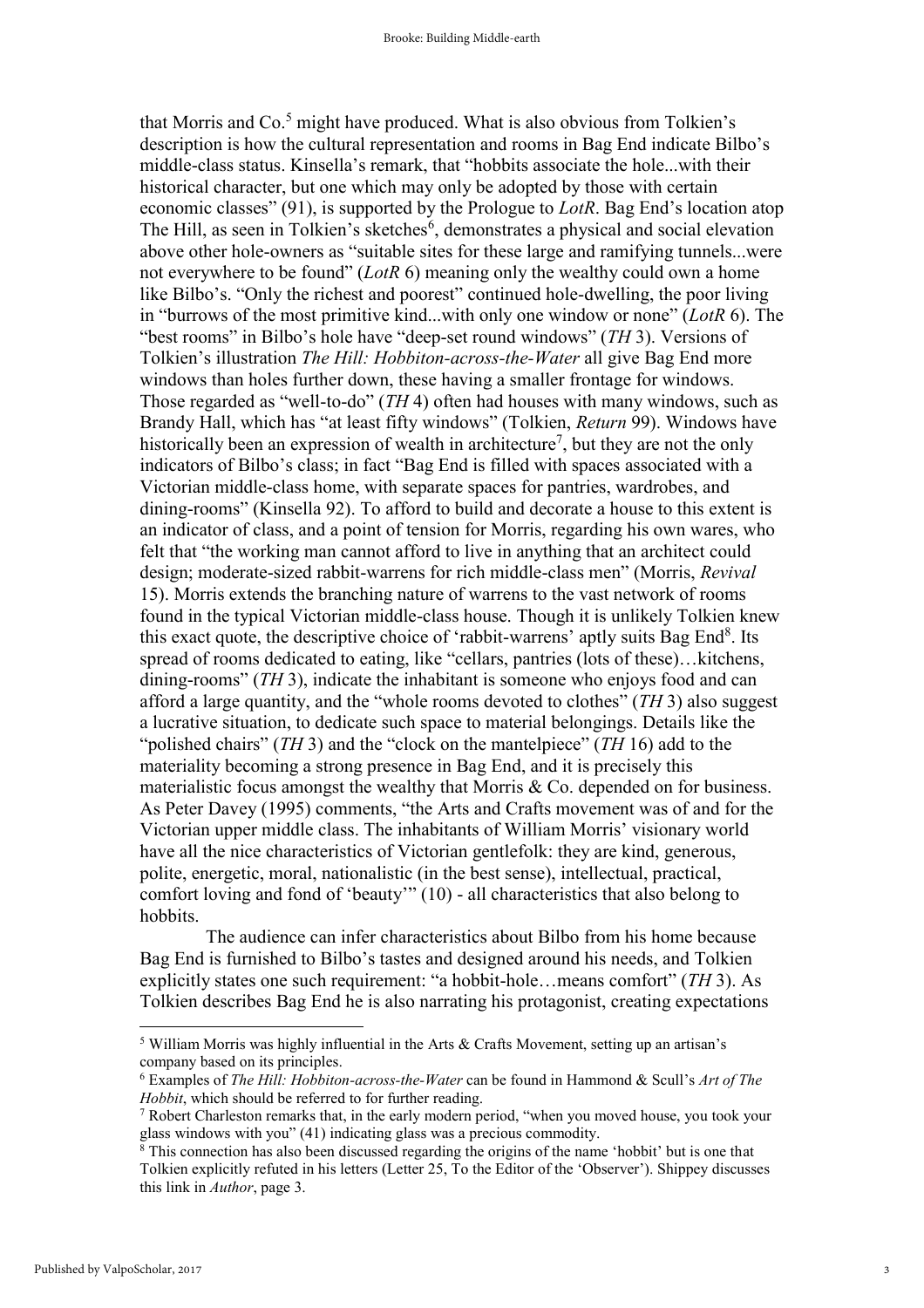for him as a character, and perhaps a flawed one at that. Bag End suggests Bilbo is indulgent, overly-luxurious, too comfortable, a tad vain even, but the many "pegs for hats and coats" and making sure his "best rooms" (*TH* 3) are ones with windows shows he is welcoming and regards guest-kindliness<sup>9</sup> as a priority. *The Hobbit* is not simply an adventure tale, but a narrative of Bilbo's transformation, embodying Richard Redgrave's (2008) belief that we must "rid ourselves of all the useless luxuries (by some called comforts) that make our art-stifling houses more truly savage" (9). By leaving the comforts of Bag End and joining Thorin and Company on their journey into the perceived 'savage' wilderness, Bilbo encounters situations that test his ingenuity and reveal his bravery. Bilbo's self-realisation is a crucial aspect of the tone in *The Hobbit*, which is arguably more child-orientated than *LotR*. As a protagonist, Bilbo is an encouraging figure for children, showing that even the smallest of people can affect change. By removing Bilbo from the domestic space, somewhere familiar to children and an integral part of childhood, and placing him into the unfamiliar Middle-earth, the reader also accompanies Bilbo on his journey and experiences his revelations.

The tone of Tolkien's writing changes between *TH* and *LotR*, the latter being a more historically authoritative text, with prologues and appendices. While *TH* uses architecture as a technique to explain what a hobbit is, by *LotR* this is no longer needed. Instead, the Shire and Hobbit culture has expanded and architecture is used to explain this wider setting. Building types are more diverse, with two-storey buildings generally preferred by "millers, smiths, ropers, and cartwrights, and others of that sort" (*LotR* 6), demonstrating that the different requirements from domestic and economic spaces are shaping architectural designs. Tolkien creates more cohesive characteristics for hobbit architecture, as can be seen by the sketches and developments made to *The Hill: Hobbiton-across-the-Water*, where "most of the rectangular windows shown in the ink version, notably in the Mill, are now round as at Bag-End" (Hammond and Scull, *Art* 31). By *LotR* the reader has expectations for Shire architecture, such as round windows and doors and low-rise structures, which the reader of *TH* did not have.

Despite the recognisable features and rooms inside Bag End, from the outside it is a disorientating form of architecture, unfamiliar to the reader. Though distinguishable as windows and doors, their roundness is unusual compared to our fenestration, which is often angular. With this unexpected feature comes a balancing of the familiar and unfamiliar, a reorientation from the Primary to Secondary world, but this does not end in the Shire. Marjorie Burns (2005) also recognises the importance of Bilbo's door as "both commonplace and remarkable" but what is perhaps most significant is her observation that "Middle-earth is framed by Bilbo's door" (50). The cover of the 2012 reprint makes use of the visual frame, but Burns' comment shows how architecture is a framing technique, revealing parts of Middleearth to both readers and characters. She argues, "bridges, gates, and doors…serve both to mark the moment of change and to indicate what shifts in perception, attitude or place are likely to occur" (50). Burns' theory can be extended to architecture in general. As with Bag End, moments of encounter with other cultures are often marked by first impressions of their architecture, having a similar reorienting effect. These encounters frequently use similar semantic fields of strangeness and incongruity. Frodo finds the glimpses of dwarven architecture in Moria "*bewildering* beyond hope of remembering" (*LotR* 303); the floor of King Theoden's hall has "branching runes

<sup>9</sup> For a more in depth discussion of 'guest-kindliness', see Marcus Waithe.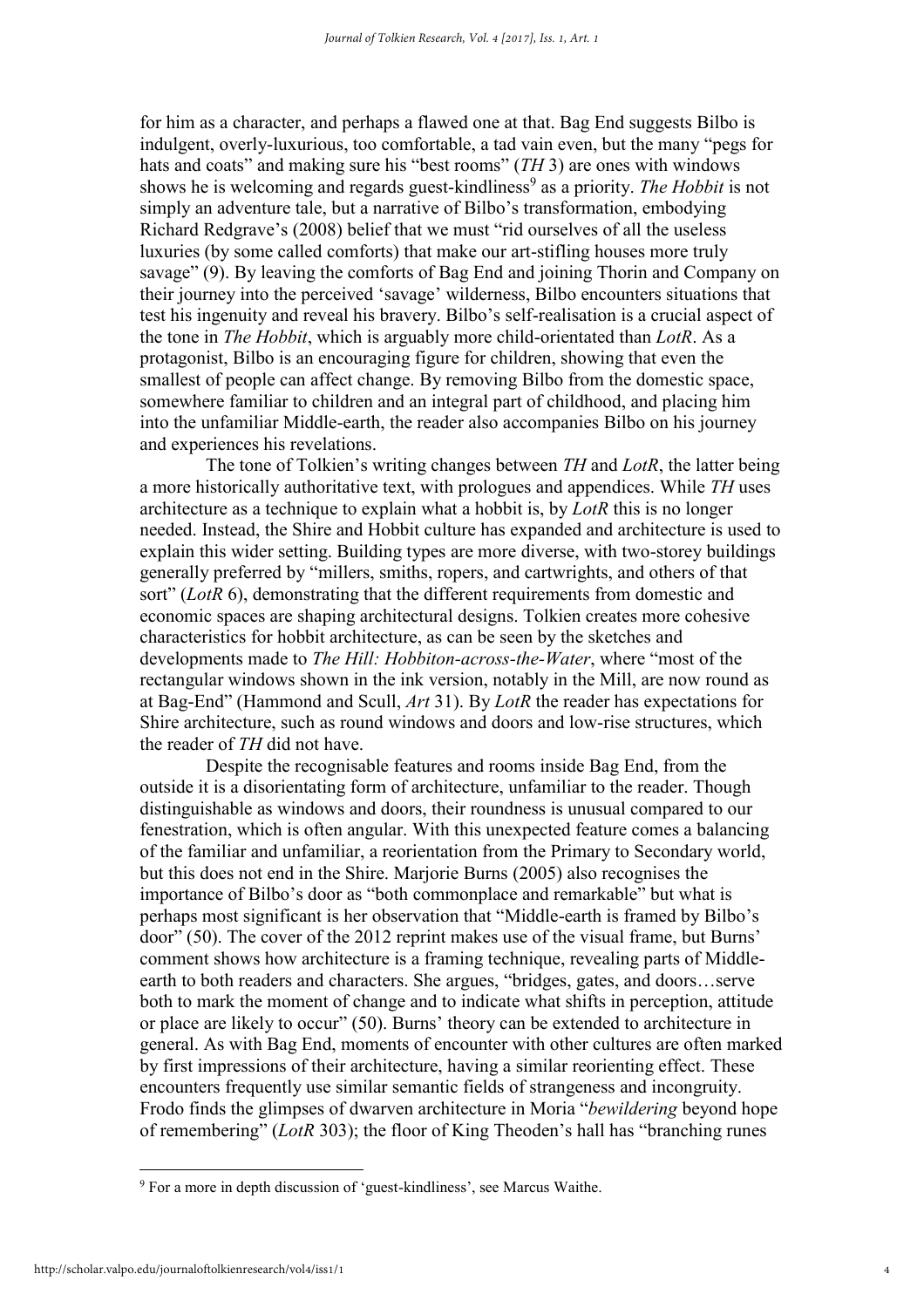and *strange* devices intertwined" (*LotR* 501), and Pippin finds carved in the capitals of Denethor's hall "*strange* figures of beasts and leaves" (*LotR* 737, italics mine). As the reader felt entering Bag End, so too do the less-travelled members of the Fellowship at points on their journey, and in the same way that the reader gathers clues from Bag End to reorient themselves in the Secondary world, the Fellowship uses architecture to negotiate through this new cultural space.

II

It has been well established in Tolkien studies that the Rohirrim are modelled on the Anglo-Saxons<sup>10</sup>, and this choice of cultural parallel is interesting when we consider the theory that Tolkien's works were attempts to devise "'A Mythology for Anglo-Saxon England'" (Fimi quoting Drout, 54). In order for the reader to have the right cultural associations to understand the Rohirrim, it was important to make the Rohirrim identifiably Anglo-Saxon and architecture is an obvious method to achieve this. Their historical lineage as "close kin of the Beornings" (Tolkien, *Peoples* 272), suggests a Northern influence and is seen architecturally in the illustration of Beorn's house, which was "modelled... very closely on an illustration of a Norse Mead-hall" (John Rateliff 260), and shares similar features to Theoden's hall Meduseld, such as the timber framing and central fire pit. The Rohirrim share ancestry with the Gondorians who "come from those same Three Houses of Men" (*LotR* 663) but their ancestry divides between the Númenóreans<sup>11</sup> who crossed the sea and those who didn't, placing the Gondorians in relation, and contrast, to the Rohirrim. Gondor was one of the kingdoms established by the surviving Númenóreans who escaped the sinking of Númenór<sup>12</sup>. The Númenóreans were "an advanced human civilisation", especially "in terms of ships and shipbuilding" (Fimi 166), perhaps giving rise to the description of Gondorians as "sea-kings" (Hammond & Scull, *Illustrator* 169). By *LotR,* Gondor is in a state of decline. Comparisons have been drawn between Gondor's dwindling empire and historical examples like Byzantium, Rome and Egypt, even by Tolkien himself<sup>13</sup>. In fact, scattered about Middle-earth are ruins of this civilisation, such as Weathertop and Amon-Hen $^{14}$ , indicating the magnitude of its descent. The headless statue, found on the journey to Cirith Ungol, reflects Gondor's state: "a once great nation led by strong rulers...has fallen into decay and lost its predestined leaders" (Cynthia Cohen 98). A critical comparison of the architecture of these two cultures of men will help to uncover cultural diversity within a race. When real world architecture, loaded with historical associations, is integrated into a fantastical setting, cultural expectations are created. Examining how a culture presents itself through architecture reveals its principles and preoccupations, which differ dramatically within the race of Men. These cultural expectations of architecture are an important facet of Tolkien's philosophy of 'sub-creation', helping to create a cultural background that is realistic and consequently ensuring Middle-earth is believable.

To an onlooker, Meduseld's architecture proclaims not only the influence of Anglo-Saxon culture on its design, but within the Secondary world it indicates its

<sup>10</sup> Hammond & Scull in *Companion* notice etymological connections; Christopher Tolkien believes Meduseld has a Beowulfian feel (*Treason)*, and Fimi has observed social and aesthetic similarities. <sup>11</sup> The line Gondorians are descended from.

<sup>12</sup> *The Silmarillion,* pg. 315-317.

<sup>&</sup>lt;sup>13</sup> For further reading on Tolkien's sources and influences see Jason Fisher, Fimi and Hammond  $\&$ Scull's *Companion.*

<sup>&</sup>lt;sup>14</sup> For further discussions on ruins in Middle-earth, see Michael Drout.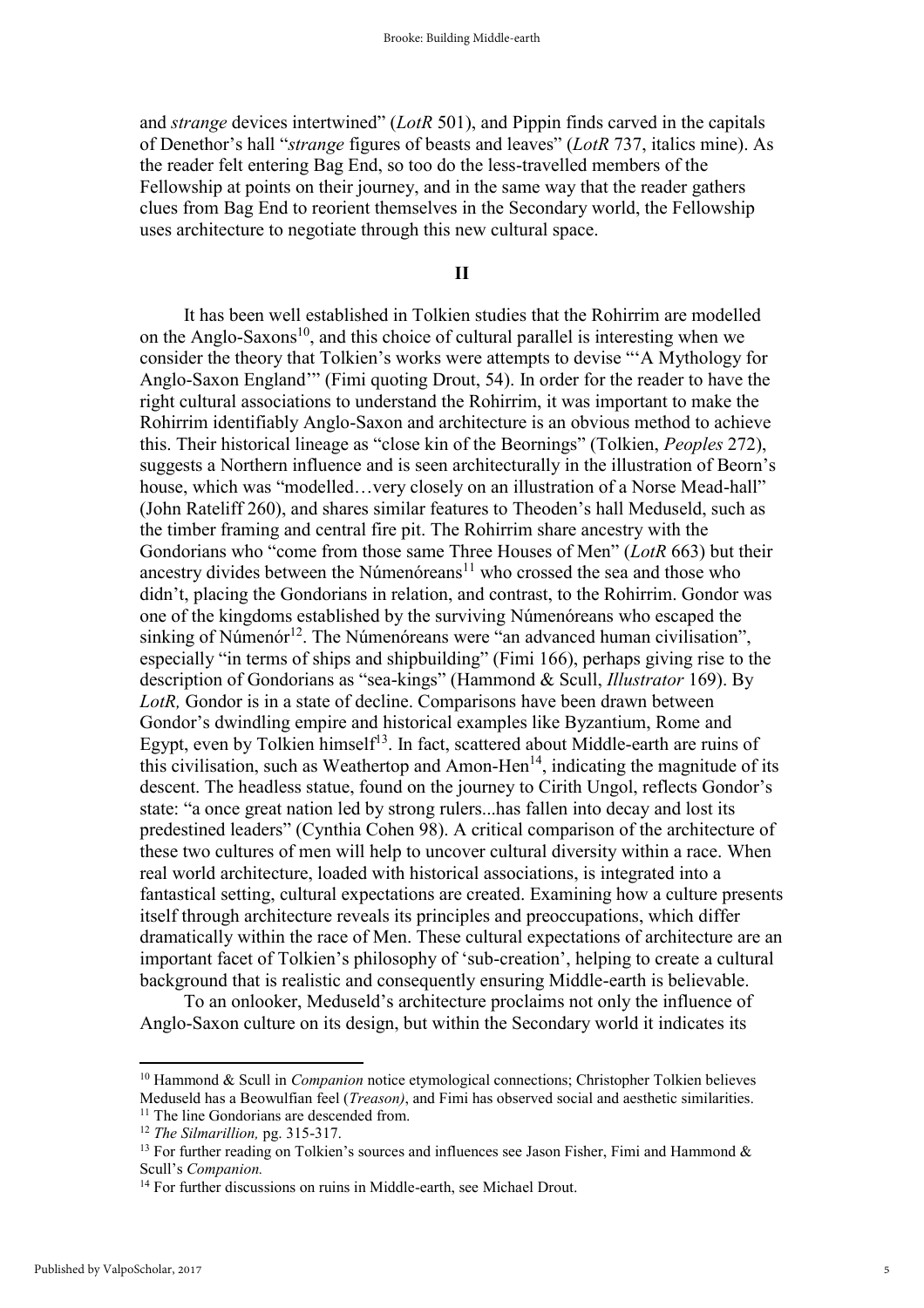inhabitant's royal status, as well as celebrating the society's equine culture. The hall's position on "a green hill before the feet of the White Mountains" (*LotR* 1039) with "a dike and mighty wall and thorny fence" around it (*LotR* 495) signifies defensive and ideological motivations. If attacked, its elevation gives those in the hall an advantage, but also allows the king to survey his kingdom. The location also aligns Meduseld with Anglo-Saxon strongholds like Yeavering, located "on the low hill overlooking the Milfield-basin" (John Moreland 185). Moments of elevation also occur inside the hall, with the placement of the dais "facing north towards the doors... with three steps; and in the middle of the dais … a great gilded chair" (*LotR* 501), making the king recognisable and indicating the hall is his seat of power. Tolkien imagined Meduseld as where "[Theoden] received guests or emissaries, seated on the dais in his royal hall" (Fimi, quoting Tolkien 177), much in the same way the hall Heorot is used in *Beowulf*, "where the high king waited" (62) to hear the pleas of his folk.

Meduseld is also described in a similar fashion to Heorot, as other Tolkien scholars have identified<sup>15</sup>, with "pillars... gleaming dully with gold and half-seen colours" (*LotR* 501) echoing the colour of the "steep roof / plated with gold" (*Beowulf*  81). Meduseld's roof is also golden, seen in Legolas' observation, "it seems to my eyes that [the roof] is thatched with gold" (*LotR* 496). The reference to gold continues Meduseld's association with Heorot but the thatch itself is interesting. Considering the Rohirrim's decision to construct Meduseld in timber, it can be assumed that timber is not a material in short supply. The "main materials [most popular for roofing in Anglo-Saxon architecture] were wooden shingles…or thatch" (Stephen Pollington 73), suggesting that in choosing thatch over shingle, the Rohirrim have made a cultural choice. Tom Shippey (2000) has observed some inconsistency with the parallels between the Rohirrim and Anglo-Saxons, noting that England has no "cavalry country" (*Author* 92), but in Middle-earth the locations Eastemnet and Westemnet in the Riddermark use the suffix 'emnet' which Shippey believes is a derivative of the "Old English *\*emn-mæþ,* or in modern English 'even meadow'" (*Author* 93). These textual details provide evidence that grasslands were present in Middle-earth, and when we consider that thatch is dried vegetation, which is vital bedding for the horses so integral to Rohirric identity, the architectural preference for thatch appears to have equine connotations. Whether you read it allegorically or not, it cannot be denied that the horse motif is pervasive in Rohirric architecture, such as the fountain "carved in the likeness of a horse's head" (*LotR 498*), but also subtly prevalent in details like the thatched roof. These details are significant because they show how integral the horse is to the perception the Rohirrim have of themselves, and how important it is to display to outsiders their equestrian culture.

A further archaeological reading of golden colours can be traced when Tolkien describes how "here and there bright sun beams fell in glimmering shafts" (*LotR* 500), suggesting the limited light penetrating "under the deep eaves" (*LotR* 500) is catching on something reflective. When we consider Hammond and Scull's (2005) note, "on special occasions *…*'gold colour shone in the woven wall-hangings'" (*Companion*  402), it becomes apparent that the hangings in the hall have an atmospheric effect, scattering the snatches of sunlight about the hall, reinforcing all the golden elements that pervade Meduseld. Upon entering, the hall's royal and equine associations cannot go unnoticed.

By comparing the architecture of the Tower of Ecthelion to Meduseld we can visually demonstrate the differences between these two cultures of men. Immediately

<sup>15</sup> See Hammond & Scull's *Companion* and Christopher Tolkien's *Treason*.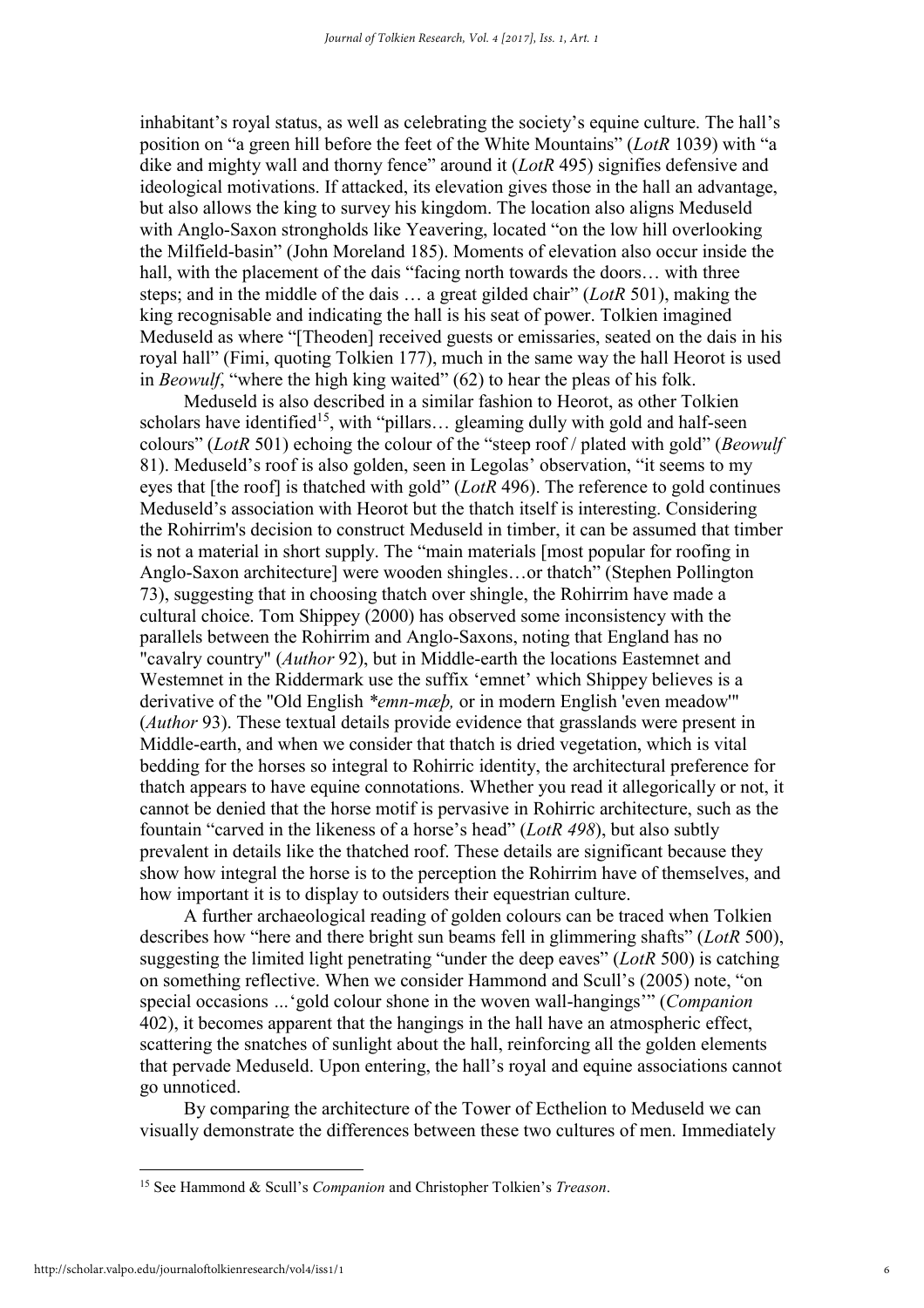obvious are the different structures, with the Rohirrim preferring the long hall and the Gondorians the tall tower. Rowland Mainstone (1998) describes how the purpose of towers was frequently defensive, "for observation or communication" (287), but Ecthelion's communication is also symbolic. Where Meduseld is primarily wooden, the Tower is described as "tall and fair and shapely, and its pinnacle glittered as if it were wrought of crystals" (*LotR* 735). As Charles Rennie Mackintosh (2008) said, "if we have architecture excite an interest… we must have a symbolism immediately comprehensible by the great majority of spectators" (20), which the Tower achieves. Its whiteness reflects the enlightened Gondorian society, and the tower form expresses architectural skill.

The comparison continues with their interiors. The description is from Pippin's perspective, but Judy Ann Ford (2005) notes he does "not have the proper [architectural] vocabulary" (61) to describe the Tower's features. He likens the "tall pillars" to "monoliths" (*LotR* 737), which rise "to great capitals carved in many strange figures of beasts and leaves" (*LotR* 737). Ford has successfully argued that the architecture in the Tower of Ecthelion mimics a classical style, using decorative and complicated features to express their cultural magnanimity, but John Ruskin (1985), who will be discussed in detail later, believed that Classical architecture's stylised perfection produced "foliage… growing out of lifeless rods instead of stems" (100) with an alien quality. As established, hobbits are nature-loving creatures and Pippin's description of the capitals as "strange" (*LotR* 737) suggests he recognises this ornamentation but it is incongruous, even unnatural, to him. This strangeness continues with the lack of "hangings nor storied webs, nor anything of woven stuff or of wood" and instead "tall images graven in cold stone" (*LotR* 737). The atmosphere in the Tower lacks the warmth of Meduseld. Pippin grasps for comprehensible terms, such as monolith, defined as "a single block of stone, *esp.* a large one shaped … into a pillar" ("monolith" n. def. B. 1a), unwittingly integrating the mountain into the interior space and signifying the importance of stone as a building material. When we compare the purposes of the pillars in each setting, aside from their structural necessity, they guide the eye to a point of central focus: the dais. Unlike in Meduseld, they only serve to emphasise that the throne is "empty" (*LotR* 738), for the line of Kings has been lost. For all its skill and knowledge, this is a culture in the throes of decline.

In Meduseld, the "many woven cloths…hung upon the walls" depicting "figures of ancient legend" (*LotR* 501) illustrate a fundamental difference between these cultures: impermanence. Compared with immortal elves and long-living dwarves, Tolkien emphasises man's transience, describing some hangings as "dim with years" (*LotR* 501). Recording deeds in tapestries attempts to preserve cultural history, but these hangings show that true permanence in man-made items is impossible. Aragorn and Èowyn's conversation in 'The Passing of the Grey Company' gives an insight into Rohirric principles. Èowyn claims that she does "not fear either pain or death" but does fear when the "chance of doing great deeds is gone beyond recall" (*LotR*  767). The Rohirrim appear comfortable with mortality, fearing only an inglorious death, and their building materials reflect this ethos. Stephen Pollington (2003) identifies that, for Anglo-Saxons, "finding suitable timbers of sufficient strength and height may have been a limiting factor in construction, since the ideal wood types for this purpose, such as oak, will take more than one human generation to reach the necessary proportions" (87). Building with timber forces the artisan to recognise the material's lifecycle in a way stone does not, as wood "is a living material" (Michael Bintley & Michael Shapland 'Introduction' 5). Shapland (2013) explains the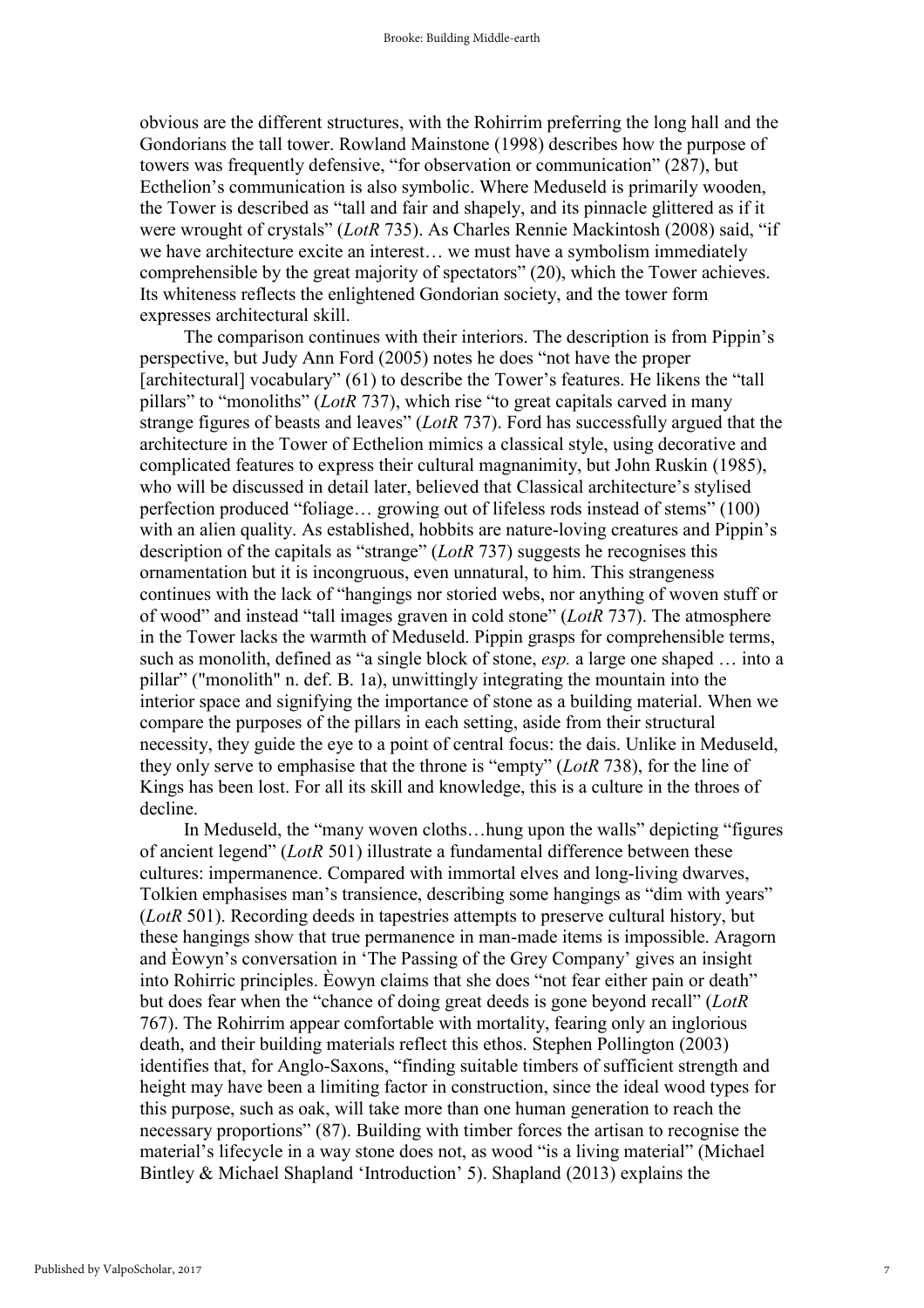dichotomy between materials in Anglo-Saxon culture, describing the domestic sphere as "invariably timber" but graves and "monuments to the ancestors of these family units…were invariably of stone", arguing "the permanence of stone linked it with the eternal world of ancestors, while the cycle of human lives was linked with the perishability of timber" ('Meanings' 34). The continuing practise of building with timber, when some Anglo-Saxons could have used stone, implies timber was preferred not simply because "trees were prominent…in the landscape" (Bintley & Shapland, 6), but because they best expressed their culture. The Rohirrim's similar use of timber suggests this too is a cultural trait borrowed from their historical counterparts. The importance of Rohirric architecture lies in how it conveys cultural values, values that align the Rohirrim historically with the "Germanic ideal of the northern heroic spirit" (Honneger 128). Tolkien's assimilation of the various historical attributes of the Anglo-Saxons has created a new culture: the courageous and noble Rohirrim.

Minas Tirith uses the mountain Mindolluin as a natural defence, but stone is not simply used for defensive purposes, or even convenience. As with the Rohirrim, their material choice is deeply rooted in cultural interpretations of materials. Jeffery Jerome Cohen's (2015) exploration of stone describes it as "the material that endures" (81). He believes "it compels us to ponder our brevity" (86) in comparison with its longevity, a feeling that preoccupies the minds of Gondorian leaders. In Minas Tirith, the use of stone extends beyond monuments to the dead as it does for the Rohirrim, though buildings honoring the dead are still significant. When Denethor conveys Faramir's bier to the House of Stewards, they pass "between pale domes and empty halls and images of men long dead" (*LotR* 808). Despite the permanence of the stone used to build these mausoleums, the adjectives show they are ghostly and spectral nonetheless. Tolkien seems to suggest, through Faramir, that in counting "old names in the rolls of their descent dearer than the names of sons" (*LotR* 663), and building "tombs more splendid than the houses of the living" (*LotR* 662), the old Kings of Gondor lost sight of what was important – not the heritage of their past, but the legacy to leave for future generations. Faramir argues that Gondorians "can scarce claim any longer the title High" (*LotR* 663), admitting how over the years the knowledge taught in Númenór has degenerated. This "obsession with death" (C. Tolkien, *War* 154), or mortality complex, is pervasive in Gondorian culture, and Faramir lays this entirely on the Gondorians who "still…hungered after endless life" (*LotR* 662), despite losing their kingdom before to this greed.

Minas Tirith's architecture reflects this preoccupation with heritage over legacy, and also exposes the deterioration of legacy. The citadel is arranged in seven layers of rings with a "vast pier of rock whose huge out-thrust bulk divided in two all the circles of the city save the first" (*LotR* 735). This jutting rock exists partly because of "the primeval shaping of the hills, partly by the mighty craft and labour of old" (*LotR 735*) and is "crowned by a battlement" (*LotR* 735). What makes this focal point of the citadel noteworthy is the particular lexical field Tolkien uses. Its edges are "sharp as a ship-keel" (*LotR* 735) and the view from the top of the battlement is likened to those experienced by "mariners in a mountainous ship" (*LotR* 735). Ships have a great significance for the Gondorians because the Númenórean prowess at sea separated them from other cultures of men, and because a ship facilitated the founding of Gondor<sup>16</sup>. Splitting Minas Tirith is, in effect, the bow of a ship and making this a

<sup>&</sup>lt;sup>16</sup> The founders of Gondor and Arnor, Elendil and his sons, fled from Númenór before the sinking, fearing their civilization's lust for immortality would be their ruin, (*Silmarillion* 317).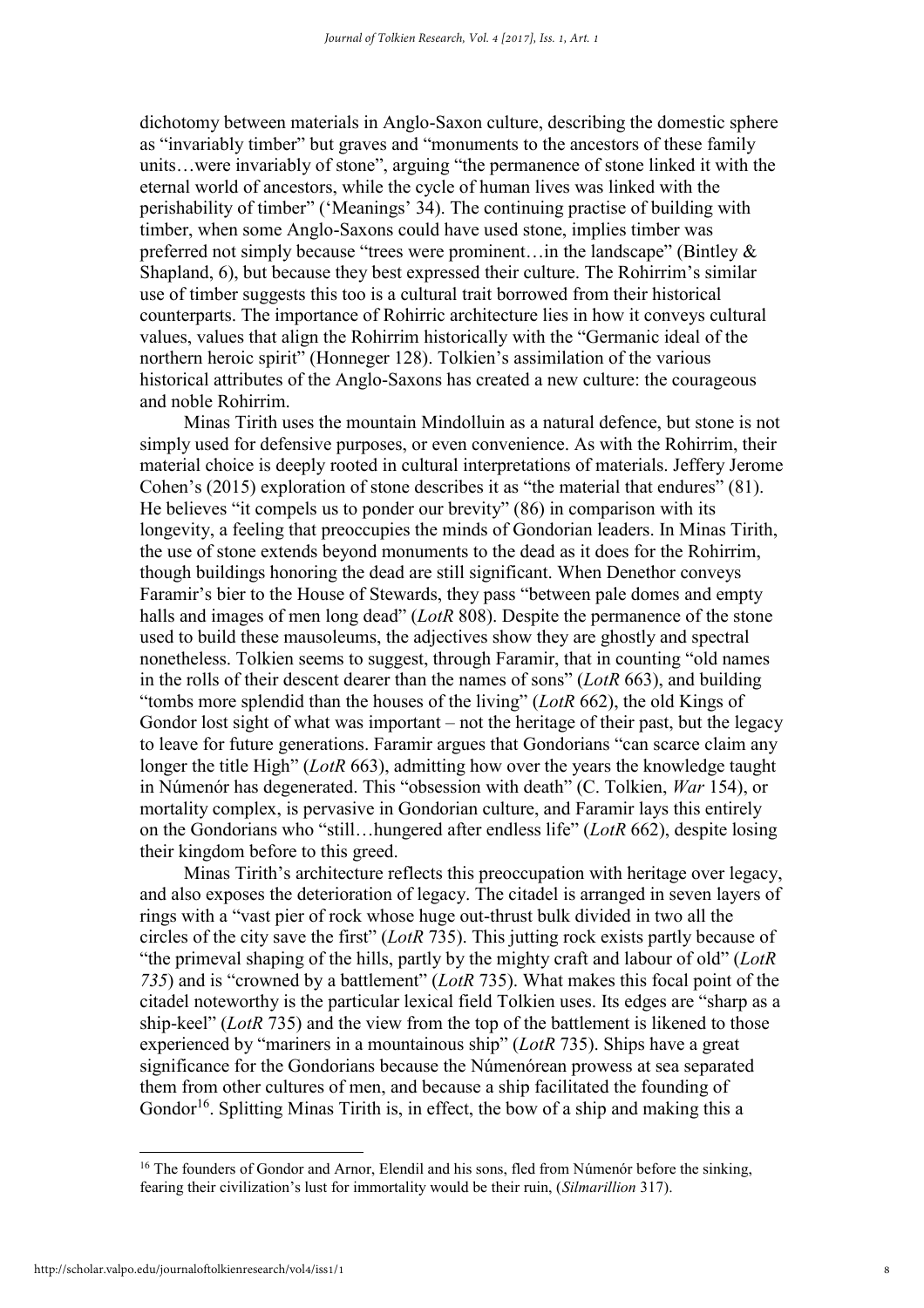central point in their architecture reiterates their tendency to prioritise heritage over legacy. We see the consequences of this blindness as Pippin rides through Minas Tirith up its levels. He notices, "in every street they passed some great house or court over whose doors and arched gates were carved many fair letters of strange and ancient shapes: names, Pippin guessed of great men and kindreds that had once dwelt there" (*LotR* 736). Without realising, Pippin touches on a pressing social issue, as the appendices note how "the high men of the South married late, and their children were few" (Ford 62). Ford likens this to the Roman emperor Augustus' fears over the societal trend of childlessness and its impact on the Roman legacy. The inscriptions serve as a marker of the permanence stone can achieve, but the semantic field of unfamiliarity, and the emptiness of the abodes they proudly proclaim, makes them markers of the citadel's declining population and legacy, as astutely remarked by Legolas upon entering Minas Tirith: ''The houses are dead, and there is too little here that grows and is glad"' (*LotR* Guild Publishing 906).

Unlike its historical counterparts, restoration is achieved in Gondor. With the fall of Sauron comes the rise of Aragorn, the Númenórean bloodline restored to the throne, and "during [Aragron's] reign as king, Gondor is restored to its earlier grandeur" (Ford 70). Ford argues this "renewed" Gondor "was … more inclusive" (70) and we see this architecturally. The citadel is:

"filled with trees and with fountains, and its gates were wrought of mithril and steel, and its streets were paved with white marble; and the Folk of the Mountain laboured in it, and the Folk of the Wood rejoiced to come there; and all was healed and made good, and the houses were filled with men and women and the laughter of children" (*LotR* 947).

Gondor is rebuilt by man, dwarf and elf, and each race leaves impressions of their culture: be it the water and trees of the elves, the worked metal of the dwarves, or the white stone of the men, all are united in Minas Tirith. With this unity is peace, and with peace comes the stability needed for Gondor's social and cultural regeneration.

### III

With many different forms of Elvish architecture present in Middle-earth, their variety and diversity cannot all be addressed in this exploration; however a brief summary of their main features is useful to locate the focus of this section's architectural exploration: Lothlórien. The underlying purpose of architecture is protection, but how a culture approaches this can suggest a lot about it. Like hobbits, some Elvish kings sought safety underground, seeking help from the designs and skills of the dwarves to build cavernous strongholds like King Thingol's Menegroth, which both Finrod and Thranduil imitate<sup>17</sup>, making use of strategic hills within a forest realm, adding layers of protection with rivers, bridges and trees. As its name suggests, Rivendell's protection lies in its being riven into a valley, with a complex entrance as well as Elrond's protective magic, which is similar to the protective 'girdle of Melian'<sup>18</sup> in Doriath. As well as guarding their borders, Lothlórien's protection comes from the elves' integration with nature, remaining inconspicuous

9

<sup>&</sup>lt;sup>17</sup> Finrod was Lord of Nargothrond and Thingol is the King of Doriath, married to Melian, all characters in *The Silmarillion*, while Thranduil is the King of Mirkwood met in *TH*.

<sup>18</sup> *The Silmarillion,* pg. 110.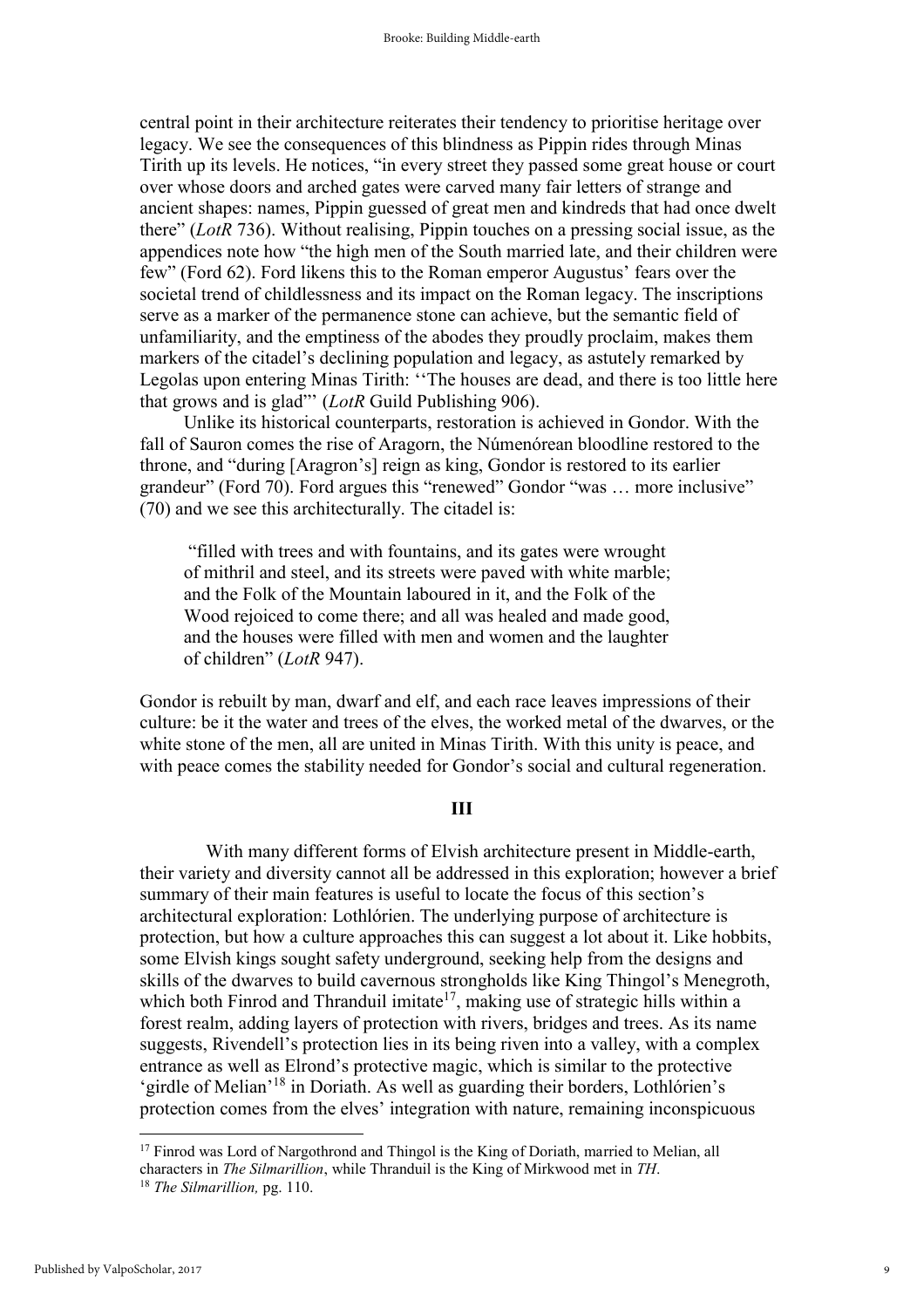amongst the foliage. This integration will be the focus of this section, examining why this architectural mode also best resolves Tolkien's environmental anxieties regarding man's coexistence with nature.

To fully appreciate Tolkien's achievement with Lothlórien, an understanding of architectural history is needed. This trajectory starts with John Ruskin, a Victorian art critic who wrote the treatise 'On the Nature of Gothic', which established Gothic architecture as rugged, clearly marking out Scandinavian and Germanic influences as preferable to the lackadaisical Mediterranean. He observed that in such countries as Greece, Rome and Egypt, architecture follows a "servile" (82) and reductive principle "in which the execution or power of the inferior workman is entirely subjected to the intellect of the higher" (82). Ruskin differentiates between Egyptian and Classical, finding that Egyptian architecture, like the pyramids, expresses a hierarchical attitude towards construction. Building the pyramids and Sphinx required a huge labour force; the manpower to make such a quantity of stone blocks is staggeringly high and only possible because of the slave population established by Egyptian imperialism. The Classical slave labourer did have skill, but only in one aspect of the whole design, and Ruskin argued this halted the sculptor's progression, as an artisan and person. Ruskin claimed gothic architecture is liberating, prioritising the creativity of the artisan. As argued in the discussion of Classical architecture's influence in Minas Tirith, the Ancients' desire for perfection was all that was wrong with the style for Ruskin, whereas the gothic artisan "is left free to represent what subjects he chooses…and will endeavor to represent it as he sees it" (99). They will be inspired and influenced directly from nature, borrowing what they see in all its deficiencies, rather than trying to impose an artificial façade of perfection. All these principles make Gothic architecture a superior mode to Classical forms.

Ruskin's work links to the social anxiety surrounding the Industrial Revolution. Ruskin comments how making men work in production lines is dehumanising, stripping away agency and therefore creativity. William Morris sympathised with this interpretation of production. As mentioned in the discussion on Hobbit architecture, Morris and Co. were the forerunners of the Arts and Crafts movement. They took their inspiration from the medieval, preferring a holistic mode of production, and prioritised natural forms in designs, as can be seen in Morris' wallpaper collections. Mark Atherton (2012) comments, "such ideals of the Arts and Crafts movement surely influenced Tolkien, for instance, in his descriptions of the artistry and craftsmanship of the inhabitants of Rivendell or Lothlórien" (108). Despite its relatively small circle of influence at the time, the movement has been credited as the fundamental inspiration for the widespread architectural mode known as Art Nouveau, which "paid tribute to Ruskin, and Morris's designs were well known on the Continent" (Davey 219). Within Art Nouveau, "there were various uses of nature at work" (Paul Greenhalgh 20), seen in the "characteristic semi-naturalistic forms" prominent in designs (Henry-Russell Hitchcock 285). The crucial distinction between Arts and Crafts and Art Nouveau is their philosophy. Art Nouveau championed industrially-produced steel and glass which has "a delicacy, even fragility, in its static perfection" (Gabriele Fahr-Becker 136), which Gothic and Arts and Crafts rejected as an unnatural quality. Ruskin believed, though "we are to desire perfection…we are nevertheless not to set the meaner thing… above the nobler thing" (84), suggesting "the principal admirableness" of Gothic is its admittance of "the labour of inferior minds", as these "fragments full of imperfection…raise up a stately and unaccusable whole" (83). Imperfection was the truest state of beauty, "for the finer the nature, the more flaws it will show" (Ruskin 83). If something is mass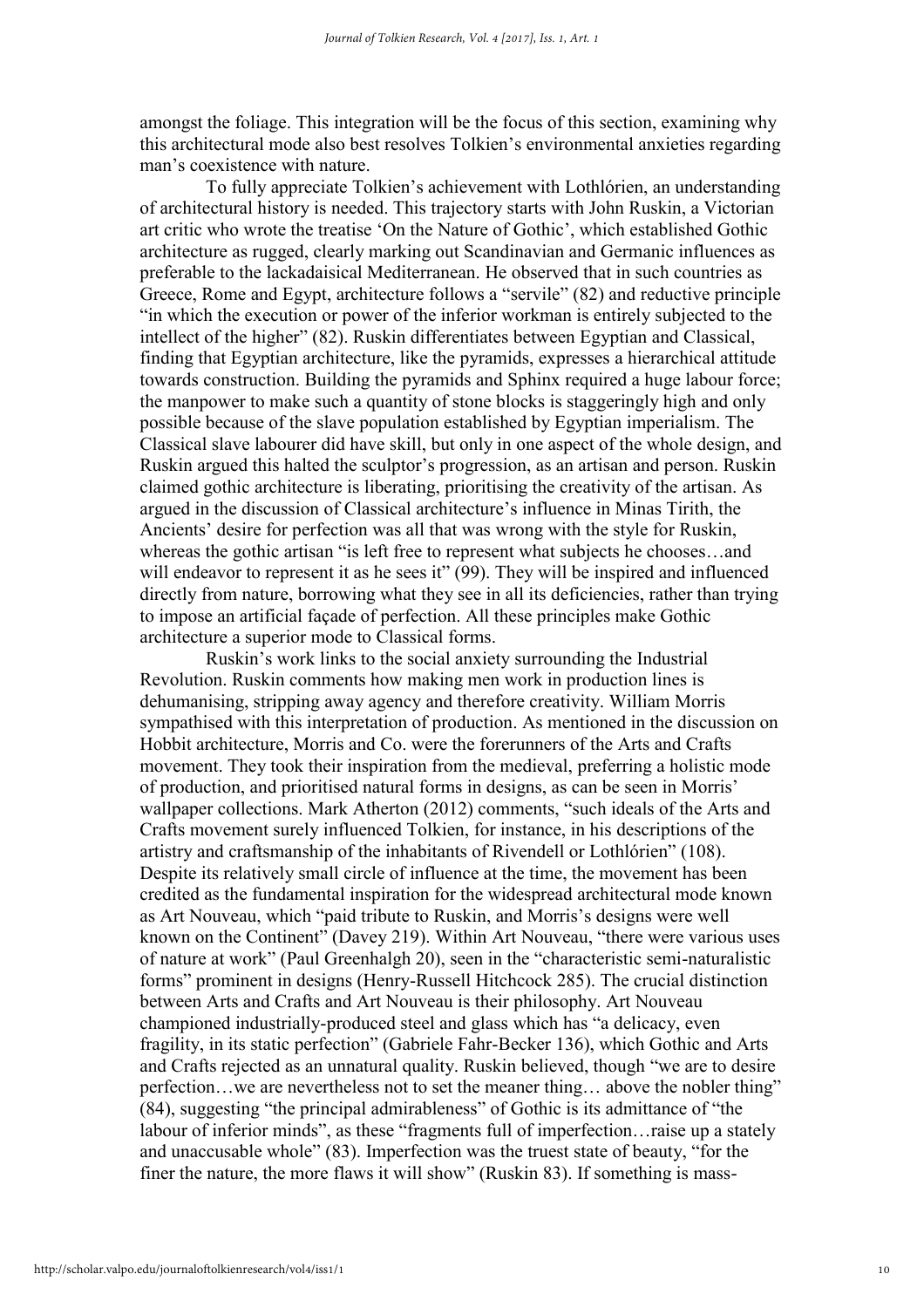produced, molded and perfected each time, it becomes part of homogenous mass and all uniqueness is lost.

Emerging from this architectural progression are distinctively different philosophies, and when applied to Lothlórien and Rivendell, help to illustrate Lothlórien's natural inclinations. To claim Rivendell is *the* example of Art Nouveau style in Middle-earth is difficult as Tolkien rarely describes Rivendell in detail, but what can be gathered is its adherence to Art Nouveau principles. While it is surrounded by natural formations, such as the valley and river, Rivendell is the least organic form of Elven architecture. Its protection comes from typical fortification methods, such as a strategic position "hidden almost anywhere between them and the mountains" (*TH* 55), "a narrow bridge… without a parapet" (*TH* 60), and the strength of stone. These features do not obviously adhere to Art Nouveau principles, but an analysis of Greenhalgh's (2000) lexical choices is illuminating:

"many designers conventionalised [nature] by *breaking* it into *abstracted*, *flattened* forms … Others celebrated nature by *transposing* plants, animals and insects directly and realistically into their work"  $(20)$ .

The italicised words indicate that Art Nouveau, far from being integrating and natural, is imposing, forcing nature into unnatural formations. Realistic representations of nature are not at its forefront. Rivendell is highly fabricated, composed of stone that must be quarried and processed, then constructed, and finally embellished with design. Though beautiful, Rivendell has an alien quality within the landscape which can be deciphered from its name, with Tolkien's *Nomenclature* loosely translating it as "'cloven-dell'" (Hammond & Scull, *Companion* 15). 'Cloven' fits Greenhalgh's semantic field, showing that imposition is a uniting principle of Rivendell and Art Nouveau.

Unlike Rivendell, Lothlórien considers locality. *Unfinished Tales* mentions how there is "no good stone" near Lothlórien, "except what might be quarried in the mountains westward and brought with difficulty down the Silverlode…"(Hammond & Scull, *Companion* 311). This passing reference reveals the elves' awareness and appreciation of materials. By dismissing stone, Lothlórien follows Ruskin's principles of gothic architecture, as stone is not part of the local landscape and building with it would require a large source of manpower. Instead, the elves look at what is around them: trees. To truly embody Ruskin's gothic principles requires an integrated relationship with nature, which Lothlórien achieves through its architecture. To paraphrase Ruskin, the sylvan city of Lothlórien is "the expression by [elves] of [their] own rest in the statutes of the lands" (81).

Marjorie Burns observes, "Elves live with nature and augment nature far more than they devise or construct" (66). In Lothlórien homes are nestled within trees like "living towers" (*LotR* 344). These trees are a variety called *mallorn*, and their conception is perhaps the product of a long creative process. Tolkien observes in *TH* that "the beeches were [the wood-elves'] favourite trees" (195), and they also appear in *The Silmarillion,* where "the pillars of Menegroth were hewn into the likeness of the beeches of Oromë" (106). Beeches appear to be an important species to Tolkien, and their key botanical features manifest in the *mallorn* tree, as Cynthia Cohen (2016) has considered. Earlier drafts describe mallorn bark as "silver and smooth, and its boughs somewhat upswept after the manner of the beech" and the "leaves, like those of the beech but greater" (Hammond & Scull, *Companion* 300). Cohen explains the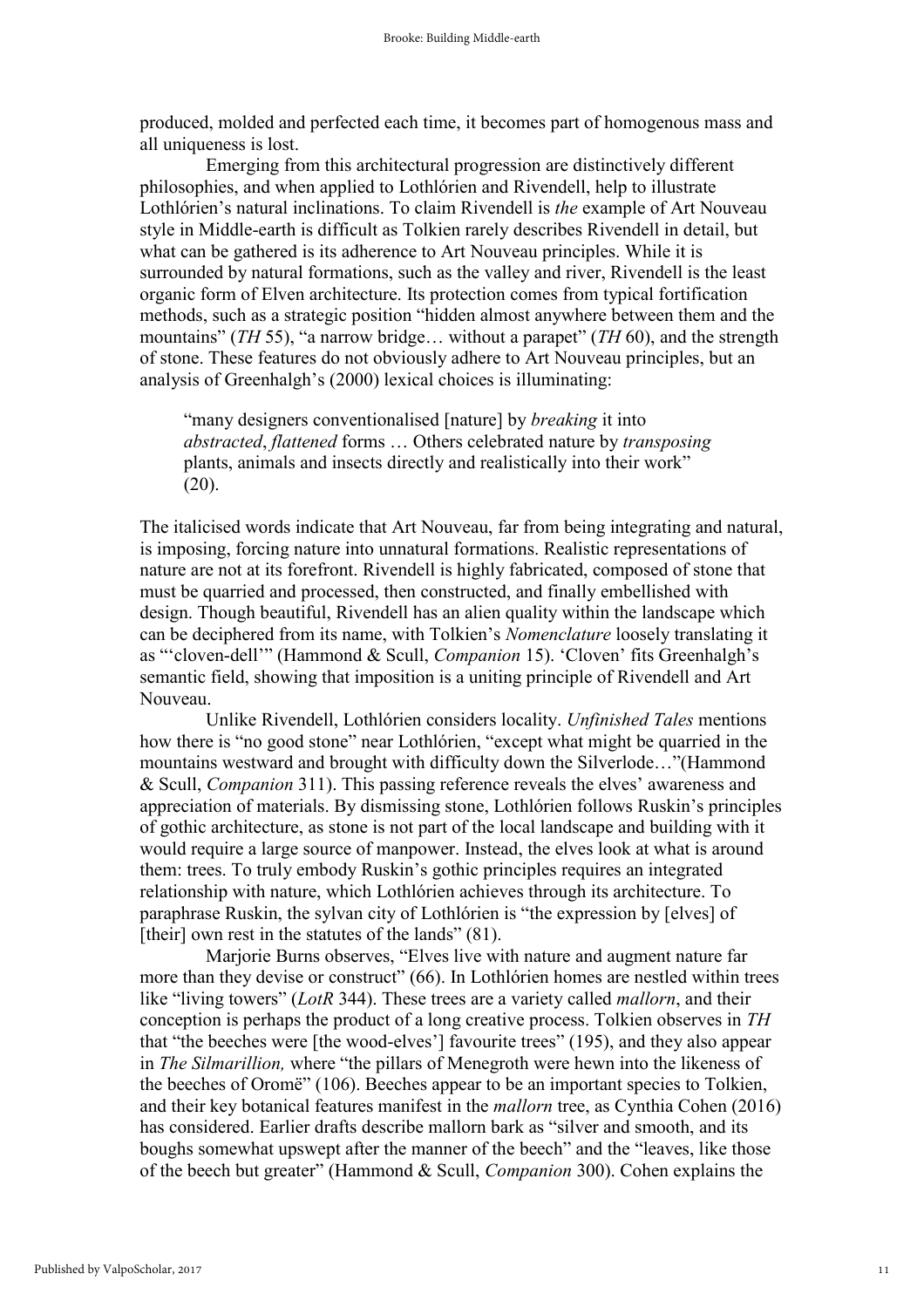mallorn's distinctive branch shape, as "beeches growing near one another in a group are likely to grow tall and have straight trunks" (103). Cohen converts this botanical detail into a structural one, suggesting that the "mallorn structure provides the literal, physical foundation for Lothlórien's cultural landscape" so supporting "Lothlórien's dominant architectural form" (103). The way the trees grow provides the foundations for Lothlórien's *telain<sup>19</sup>*, allowing the elves to co-exist with nature.

Another instance of integration between architecture and nature are the colours used in the interior of Galadriel's hall. As the Fellowship passes through Lothlórien, certain colours are remarked upon. The *mallorn* "stems were grey" (*LotR*  328) and their leaves have "a hint of fallow gold" (*LotR* 328). As they approach the Naith of Lórien, Frodo describes the formation of two circles, the inner trees "arrayed in pale gold" and the outer trees with "bark of snowy white" (*LotR* 341). Hammond and Scull note that the name 'Golden Wood' is often used interchangeably with Lothlórien, and accounts this to the presence of the *mallorn*, which is Sindarin for "'golden tree'" (*Companion,* 300). The continuous colouring of grey-silver and gold could be a gesture to the golden fruit of Laurelin and the silver flower of Telperion, from the days of the Two Trees of Valinor<sup>20</sup>, a reminder of their heritage and culture. These colours recur in Galadriel and Celeborn's hall, where the "walls were green and silver and its roof gold" (*LotR* 345). The specifically selected colours blend the boundaries between nature and architecture in Lothlórien.

Integration can also be seen in the hall's furnishings. The room features "two chairs beneath the bole of the tree and canopied by a living bough" (*LotR* 345), which echoes the layout at Elrond's feast where Arwen is placed "in the middle of the table…under a canopy" (*LotR* 220). However, a closer reading reveals a crucial lexical difference. In Arwen's passage 'canopy' is a noun, which she sits under, whereas in Lothlórien 'canopied' is an adjective, explaining how the tree bough works as an architectural focal point for the dais. Tolkien plays with the interchange of the tree canopy and the dais canopy, showing how in this particular example the two are entwined together. Such lexical choices pepper the descriptions of Lothlórien, mixing lexical fields, such as how the "grove of *mallinorni* … [are] carpeted and roofed with gold" (Hammond & Scull, *Companion* 300). Sam's comment about the elves, "whether they've made the land, or the land's made them, it's hard to say" (*LotR* 351) is perceptive, showing awareness that in Lothlórien nature and architecture are intertwined.

Lothlórien is a clear example of what Tolkien described himself as his "wonder and delight in the earth as it is" (Lin Carter 8), while also providing a model solution to man's "mindless modern humanism" (Patrick Curry, *Defending* 73). Andrew Hoffman and Lloyd Sandelands' (2016) work on attitudes towards environmentalism is helpful in explaining this. They identify three different attitudes mankind uses to position itself towards nature. An anthropocentric view regards nature as under man's dominion, stemming from interpretative readings of the Book of Genesis, whereas an ecocentric view emphasises nature's place above man<sup>21</sup>. Though differing in approach, Hoffman and Sandelands believe these two attitudes are bound by the same tension: dominion. They propose a third attitude – theocentrism - which depends on Catholicism, specifically "the older and pre-Cartesian metaphysic of The Church before the Reformation" (Hoffman and Sandelands 149). As Hoffman and Sandelands explain, a theocentric view prioritises

<sup>19</sup> The Sindarin name for 'flet', their floors or platforms.

<sup>20</sup> *The Silmarillion*, pg. 42-3.

 $21$  For further reading on these subjects, see Eccy de Jonge and Rob Boddice.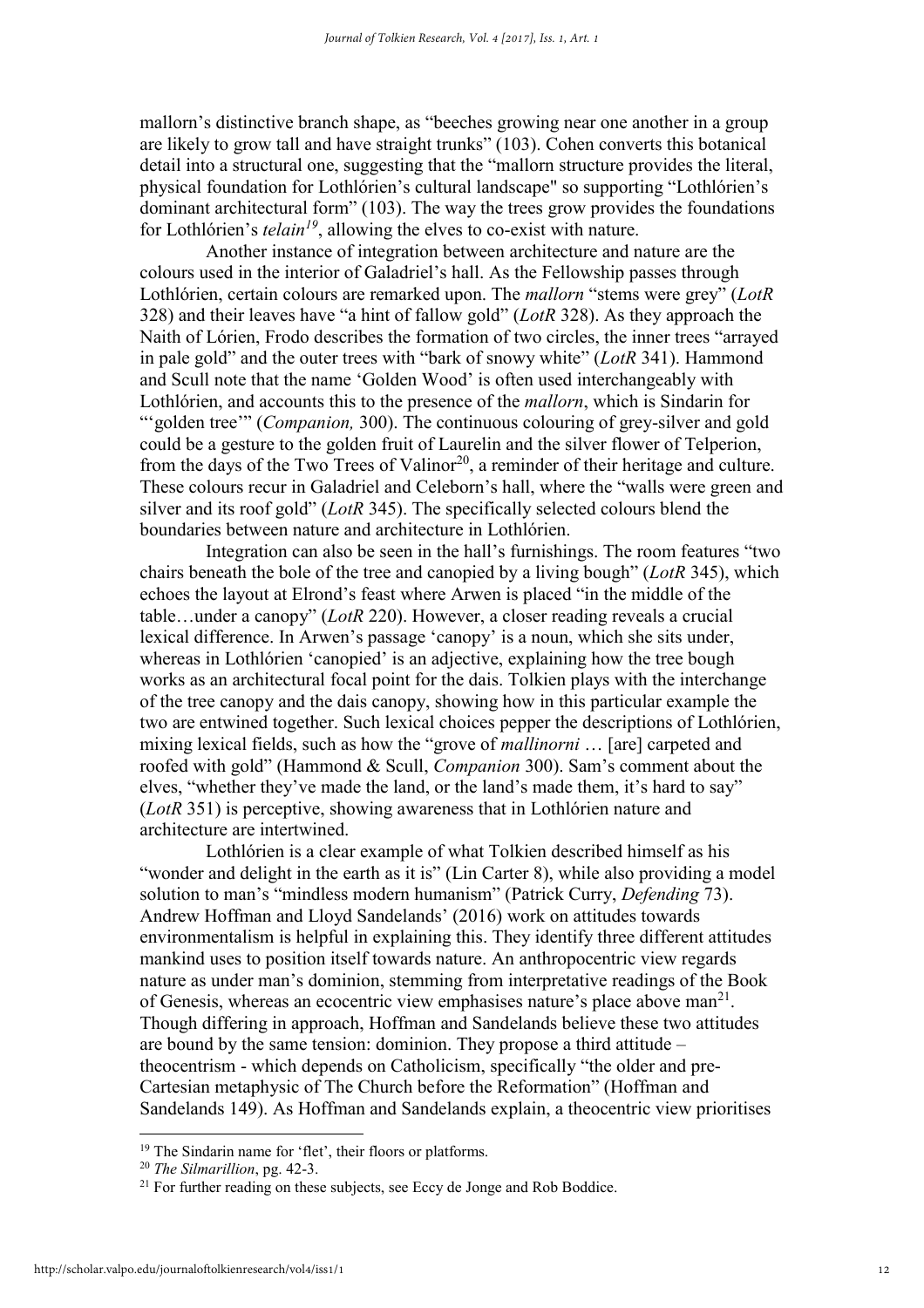the "dogmatic Magisterium" (149), which is regarded as the "living word of God…defin[ing the]…relations between God, man and nature that are to be accepted in faith, without question, and without recourse or appeal to personal interpretation" (149). When "individual reason" (Hoffman and Sandelands 149) is placed subservient to God's word all that is left is God's word, which is what theocentrism relies upon: that "Man and nature are related in God…There are no grounds to suppose one includes or dominates the other…God lords over both" (Hoffman and Sandelands 151). Theocentrism depends on equality between nature and man. As a devout Catholic<sup>22</sup>, Tolkien's personal inclination towards a theocentric understanding of nature can be assumed, making theocentrism, and the underlying point of equality, an important position to consider when exploring Tolkien's feelings to nature. In a letter to the *Daily Telegraph*, Tolkien wrote that "Lothlórien is beautiful because there the trees were loved" (*Letters* 419), which Cynthia Cohen has argued "impl[ies] that the relationship between Elves and mallorn trees is more than close—it is symbiotic… For residents of Lothlórien, the trees are a metonym for their notion of home" (104). Lothlórien is clearly an environment where respect is felt in equal measure between elves and trees, and this respect manifests architecturally with the integration of nature and home. This respect for materials, locations and desire for integration and unity between the living and the leafy makes Lothlórien the embodiment of gothic principles, for "cautiously, a little at a time, [the elves] put more of nature into [their] work, until at last it was all true" (Ruskin 100). This is apparent even to outsiders. When Frodo touches one of the *mallorn* trees, "he felt delight in wood and the touch of it, neither as forester nor as a carpenter; it was the delight of the living tree itself" (*LotR* 342). Lothlórien is peaceful because it is, architecturally, in harmonious balance with nature.

To summarise our architectural journey through Middle-earth we began, like the reader, in a hole. Tolkien allowed us to wander around his protagonist's home before even introducing Bilbo. While the rooms and furnishings were all recognisable, when such features as the doors and windows were examined it became apparent we were no longer in the 'Primary World'. Dwelling on the windows again reminds us of their reorienting power between the Primary world and the Secondary world of Middle-earth.

We meandered onwards to the race of men and their architecture. Here a more historical reworking of architecture in Middle-earth was encountered, in the forms of Meduseld and Minas Tirith. The architectural features of these buildings helped us to identify the culture's historical parallels, as Anglo-Saxon for the Rohirrim, and a more classical legacy for the Gondorians. This act of detection worked, as the windows did in the Shire, as a reorientation between the 'Primary' and 'Secondary' worlds. Their architecture also suggested certain cultural principles and attitudes not found in their parallels, such as the equine appreciation in Rohirric society, and the mortality complex that has plagued Gondorians since the Fall of Númenór.

Finally, we sought the shelter of the forest and began to appreciate how, in creating Lothlórien, Tolkien had managed to reconcile a personal preoccupation about man's attitude to, and coexistence with, nature. By reading Lothlórien in dialogue with Ruskin's principles of Gothic architecture, real world theory helped show that Lothlórien is the embodiment of Gothic. By analysing the importance of the

<sup>&</sup>lt;sup>22</sup> For a biographical account of Tolkien, see Daniel Grotta.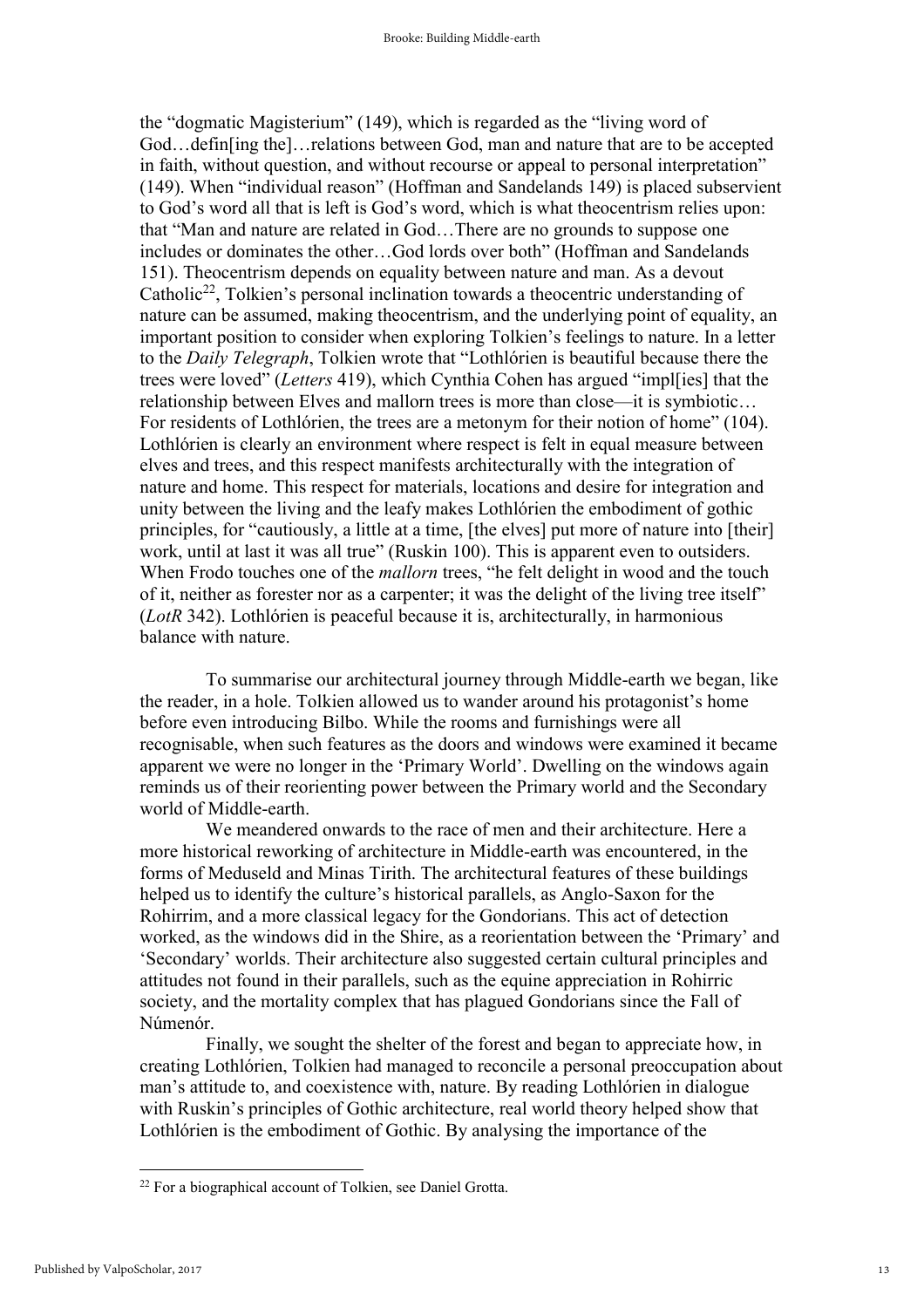*mallinorni* as the architectural foundations of the Sindar, it became difficult to differentiate between nature and architecture, suggesting Lothlórien is integrated wholly into the surrounding environment.

What architecture demonstrates are the similarities and differences between cultures, which is an integral philosophy of *TH* and *LotR*, an opinion shared by Curry 2014). He too noticed the importance of the "multiculturalism" (*Deep Roots* 15) and pluralism in Middle-earth, using the friendship between Gimli and Legolas, and the marriage between Arwen and Aragorn as examples. Throughout Bilbo's journey - and the Fellowship's later on - different peoples are encountered and interacted with. If we consider Jane Chance's (2005) observation, "the agenda of both Sauron and … Saruman is to erase…all difference, by installing one point of view – theirs" (180), then Middle-earth would be in a reductive state, diversity replaced with uniformity. Though the hobbits are scared at first by the Ents, and daunted by the lofty halls of great men, this vision of homogeneity is truly terrifying. By encountering architecture, expressing elegantly new cultural principles, we learn to identify and reconcile differences and see the beauty of individuality. Buildings have their own lives and ideologies, acting as a substitute for a culture. The vandalised "huge sitting figure" of a past king with "its head…gone…[and] in its place…in mockery a round rough-hewn stone, rudely painted by savage hands in the likeness of a grinning face with one large red eye in the midst of its forehead" (*LotR* 687) is an example of the iconoclasm that can occur when cultures clash without resolution. Iconoclasm in the Primary world, such as the destruction of the World Trade Centre in 2001 and the Palmyra Temple in 2015, allows for its inclusion in the Secondary world. However, Tolkien offers hope in this moment of potential despair: "a trailing plant with flowers like small white stars bound itself across the [statue's] brows…and in the crevices of his stony hair yellow stonecrop gleamed" (*LotR* 687). Stone and plant combine together to form, once again, the king's crown, giving Frodo hope that perhaps unity, despite difference, is still possible.

### Bibliography

- Atherton, Mark. *There and Back Again: J. R. R. Tolkien and the Origins of The Hobbit*. Sweden: I. B. Taruis & Co Ltd., 2012. Print.
- *Beowulf: A New Verse Translation*. Ed. Liuzza, R. M. Canada: Broadview Press Ltd, 2000. Print.
- Bintley, Michael J., Michael G. Shapland, eds. 'An Introduction to Trees and Timber in the Anglo-Saxon World'. *Trees and Timber in the Anglo-Saxon World.* New York: Oxford University Press, 2013. Print.
- Boddice, Rob. 'The End of Anthropocentrism'. *Anthropocentrism: humans, animals, environments*. Ed. Rob Boddice. Boston: Brill, 2011. Web. 3 March 2016. <http://site.ebrary.com/lib/york/detail.action?docID=10483761>
- Burns, Marjorie. *Perilous Realms: Celtic and Norse in Tolkien's Middle-earth*. Toronto: University of Toronto Press, 2005. Print.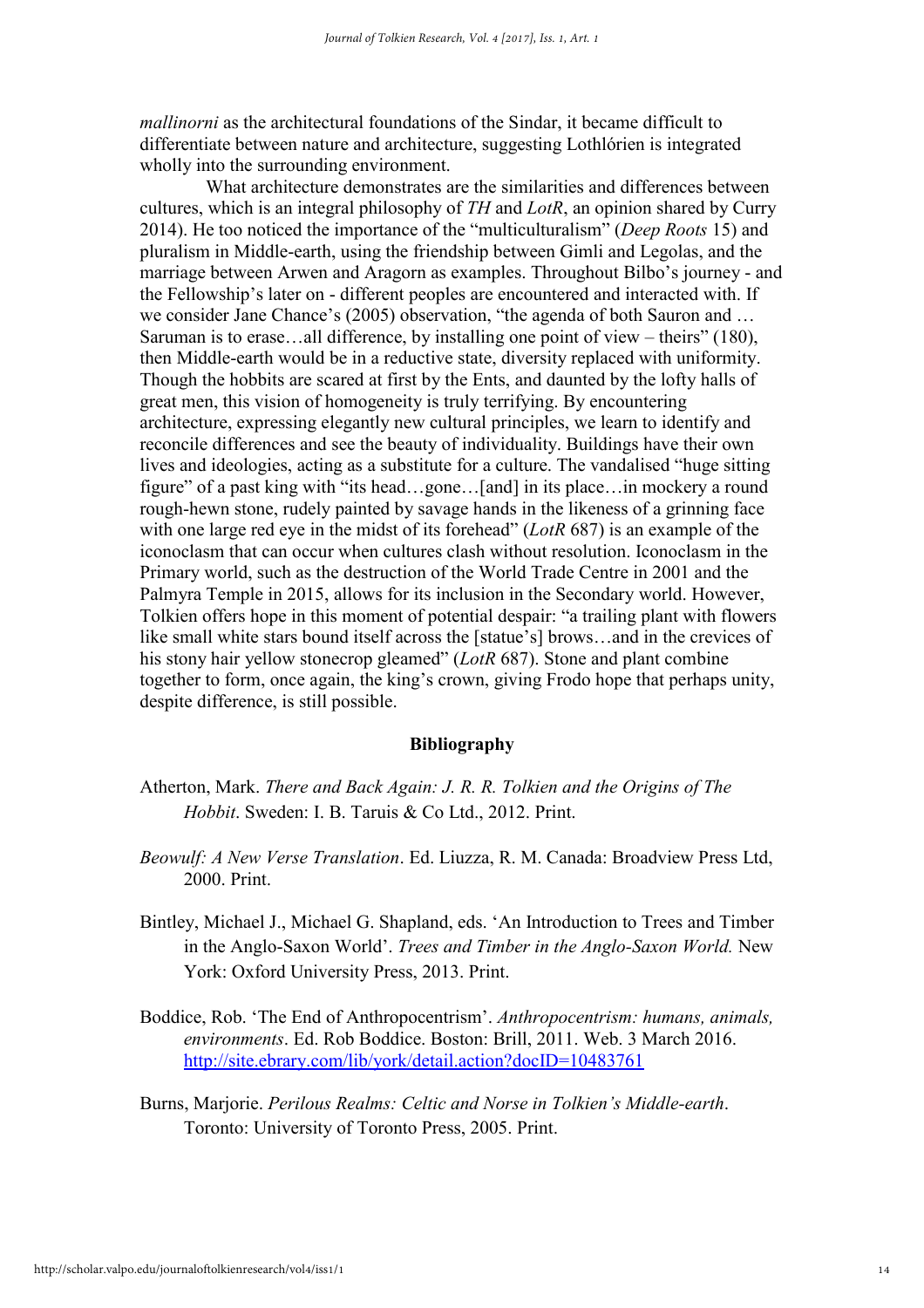- Carter, Lin. *Tolkien: A Look Behind the Lord of the Rings*. New York: Ballentine Books, Inc., 1969. Print.
- Chance, Jane. 'Tolkien and the Other'. Eds. Jane Chance and Alfred K. Siewers. *Tolkien's Modern Middle Ages.* USA: Palgrave Macmillan. 2005. Print.
- Charleston, Robert J. *English Glass and the glass used in England, circa. 400-1940.* Chatham: Allen & Unwin, 1984. Print.
- Cohen, Cynthia M.. 'The Unique Representation of Trees in The Lord of the Rings'. *Tolkien Studies*. Vol. 6 (2009): 91-125. Web. 29 Oct 2016. <http://muse.jhu.edu/journals/tks/summary/v006/6.cohen.html>
- Cohen, Jeffrey Jerome. *Stone: an Ecology of the Inhuman*. Minnesota: University of Minnesota Press, 2015. Print.
- Curry, Patrick. *Deep Roots in a Time of Frost: Essays on Tolkien*. UK: Walking Tree Publishers, 2014. Print.
- ---. *Defending Middle-Earth.* USA: Houghton Mifflin Books, 2004. Print.
- Davey, Peter. *Arts and Crafts Architecture.* Hong Kong: Phaidon Press Limited, 1995. Print.
- Drout, Michael D. C.. 'The Tower and the Ruin: the past in J. R. R. Tolkien's works'. *Tolkien: the forest and the city*. Conrad-O'Briain, Helen and Gerard Hymes. Chippenham: Four Courts Press, 2013. Print.
- Fahr-Becker, Gabriele. *Art Nouveau*. Germany: Könemann Verlagsgesellschaft, 1997. Print.
- Fimi, Dimitra. *Tolkien, Race and Cultural History.* Eastbourne: Palgrave Macmillan, 2010. Print.
- Fisher, Jason, eds. *Tolkien and the Study of His Sources*. McFarland & Company, Inc.: North Carolina, 2011. Web. 15 April 2016. <https://www.dawsonera.com/readonline/9780786487288/startPage/129>
- Ford, Judy Ann. 'The White City: The Lord of the Rings as an Early Medieval Myth of the Restoration of the Roman Empire'. *Tolkien Studies*. Vol. 2 (2005): 53-73.
- Greenhalgh, Paul. 'The Tensile Line'. *Art Nouveau: An Architectural Indulgence*. Singapore: Andreas Papadakis Publisher in collaboration with The Victoria & Albert Museum, 2000. Print.
- Grotta, Daniel. *J. R. R. Tolkien: architect of Middle Earth*. Philadelphia: Running Press, 1992. Print.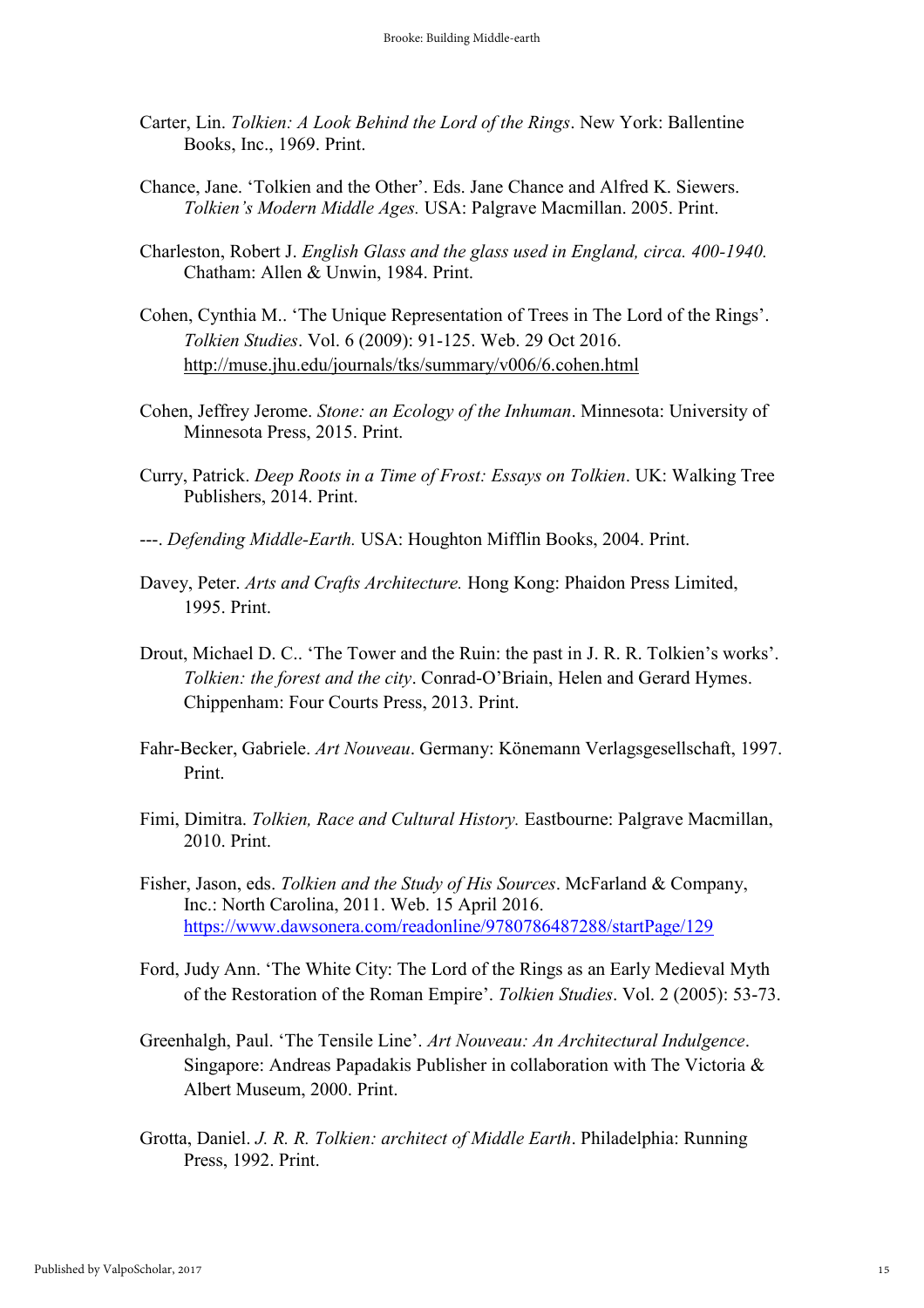- Hale, Jonathan A.. *Building Ideas: an Introduction to Architectural Theory.* Chichester: John Wiley & Sons Ltd., 2000. Print.
- Hammond, Wayne G. and Christina Scull. *The Lord of the Rings: a reader's companion.* St Ives: HarperCollins*Publishers*, 2005. Print.
- ---. *J. R. R. Tolkien: Artist & Illustrator.* Hong Kong: HarperCollins*Publishers*, 1995. Print.
- ---. *The Art of The Hobbit by J. R. R. Tolkien*. China: HarperCollins*Publishers*, 2011. Print.
- Hitchcock, Henry-Russell. *Architecture: 19th & 20th Centuries*. Baltimore: Penguin Books, 1963. Print.
- Hoffman, Andrew J. and Lloyd E. Sandelands. 'Getting Right with Nature: Anthropocentrism, Ecocentrism and Theocentrism'. *Organization & Environment.* 18.2 (2005): 141-162. Web. 3 March 2016. [http://oae.sagepub.com/content/18/2/141.full.pdf+html?hwshib2=authn%3A145](http://oae.sagepub.com/content/18/2/141.full.pdf+html?hwshib2=authn%3A1457707504%3A20160310%253Ac469bfc5-c992-4e39-a6bb-bc2cf3cc07bb%3A0%3A0%3A0%3AYLFYRvwmXg2EhjxoPeBQAw%3D%3D) [7707504%3A20160310%253Ac469bfc5-c992-4e39-a6bb](http://oae.sagepub.com/content/18/2/141.full.pdf+html?hwshib2=authn%3A1457707504%3A20160310%253Ac469bfc5-c992-4e39-a6bb-bc2cf3cc07bb%3A0%3A0%3A0%3AYLFYRvwmXg2EhjxoPeBQAw%3D%3D)[bc2cf3cc07bb%3A0%3A0%3A0%3AYLFYRvwmXg2EhjxoPeBQAw%3D%3](http://oae.sagepub.com/content/18/2/141.full.pdf+html?hwshib2=authn%3A1457707504%3A20160310%253Ac469bfc5-c992-4e39-a6bb-bc2cf3cc07bb%3A0%3A0%3A0%3AYLFYRvwmXg2EhjxoPeBQAw%3D%3D)  $\overline{D}$  $\overline{D}$  $\overline{D}$
- Jonge, Eccy de. 'An alternative to anthropocentrism: deep ecology and the metaphysical turn'. *Anthropocentrism: humans, animals, environments*. Ed. Rob Boddice. Boston: Brill, 2011. Web. 3 March 2016. <http://site.ebrary.com/lib/york/detail.action?docID=10483761>
- Kinsella, Karl. ''A preference for round windows': hobbits and the Arts and Crafts movement'. *Tolkien: the forest and the city*. Conrad-O'Briain, Helen and Gerard Hymes. Chippenham: Four Courts Press, 2013. Print.
- Mackintosh, Charles Rennie. ''Architecture'. (1893).' *Architectural Theory Volume II: an Anthology from 1871 to 2005*. Ed. Harry Francis Mallgrave, Christina Contandriopoulos. Singapore: Blackwell Publishing, 2008. Print.
- Mainstone, Rowland J.. *Developments in Structural Form*. UK: Architectural Press, 1998. Print.
- Mallgrave*,* Harry Francis, ed. *Architectural Theory Volume I: an Anthology from Vitruvius to 1870*. Padstow: Blackwell Publishing, 2006. Print.

"monolith". *OED Online*. Oxford University Press, March 2016. Web. 16 April 2016.

Moreland, John. 'Land and Power from Roman Britain to Anglo-Saxon England?'. *Historical Materialism.* 19.1 (2011): 175–193. Web. 11 Jan 2016.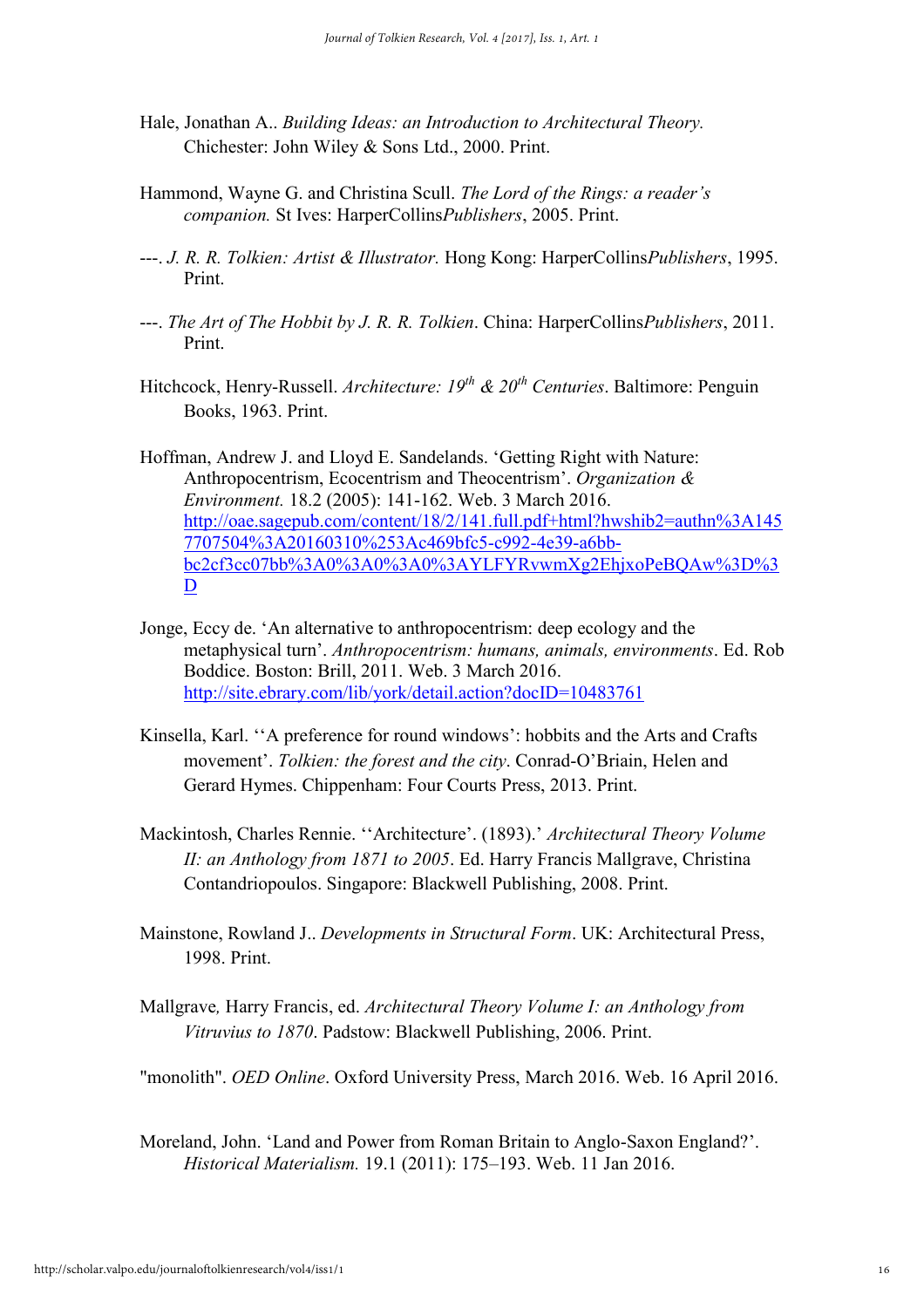https://www.researchgate.net/publication/274332671\_Land\_and\_Power\_from Roman Britain to Anglo-Saxon England

- Morris, William. ''The Revival of Architecture'. (1888).' *Architectural Theory Volume II: an Anthology from 1871 to 2005*. Ed. Harry Francis Mallgrave, Christina Contandriopoulos. Singapore: Blackwell Publishing, 2008. Print.
- ---. 'Gothic Architecture'. *William Morris: stories in prose, stories in verse, shorter poems, lectures and essays*. Ed. G. D. H. Cole. Bloomsbury: Nonesuch Press, 1934. Print.
- Pollington, Stephen. *The Mead-Hall: the Feasting Tradition in Anglo-Saxon Britain.*  Norfolk: Anglo-Saxon Books, 2003. Print.
- Ratelif, John D.. *The History of The Hobbit, Part One*. St Ives: HarperCollins*Publishers*, 2008. Print.
- Redgrave, Richard. '*Manual of Design.* (1876).' *Architectural Theory Volume II: an Anthology from 1871 to 2005*. Ed. Harry Francis Mallgrave, Christina Contandriopoulos. Singapore: Blackwell Publishing, 2008. Print.
- Ruskin, John. *Unto this last, and other writings*. Ed. Clive Wilmer. St Ives: Penguin Books, 1985. Print.
- Scoeville, Chester N.. 'Pastoralia and Perfectability in William Morris and J. R. R. Tolkien'. *Tolkien's Modern Middle Ages.* Ed. Jane Chance, Alfred K. Siewers. USA: Palgrave Macmillan. 2005. Print.
- Shapland, Michael G.. 'Meanings of Timber and Stone in Anglo-Saxon Building Practice'. *Trees and Timber in the Anglo-Saxon World.* Ed. Michael J. Bintley, Michael G. Shapland. New York: Oxford University Press, 2013. Print.
- Shippey, Tom. *J. R. R. Tolkien: Author of the Century*. St Ives: HarperCollins, 2000. Print.
- ---. 'Goths and Roman in Tolkien's imagination'. *Tolkien: the forest and the city*. Eds. Helen Conrad-O'Briain and Gerard Hymes. Chippenham: Four Courts Press, 2013. Print.
- Tolkien, J. R. R.. *The Hobbit*. St Ives: HarperCollins Publishers, 2012. Print.
- ---. *The Lord of the Rings*. Glasgow: HarperCollins Publishers, 1994. Print.
- ---. *The Lord of the Rings.* Bury St Edmunds: Guild Publishing, 1981. Print.
- ---. *The Silmarillion.* Bury St Edmunds: Book Club Associates, 1981. Print.
- ---. 'On Fairy-Stories'. *Tree and Leaf*. George Allen & Unwin LTD: London, 1964.